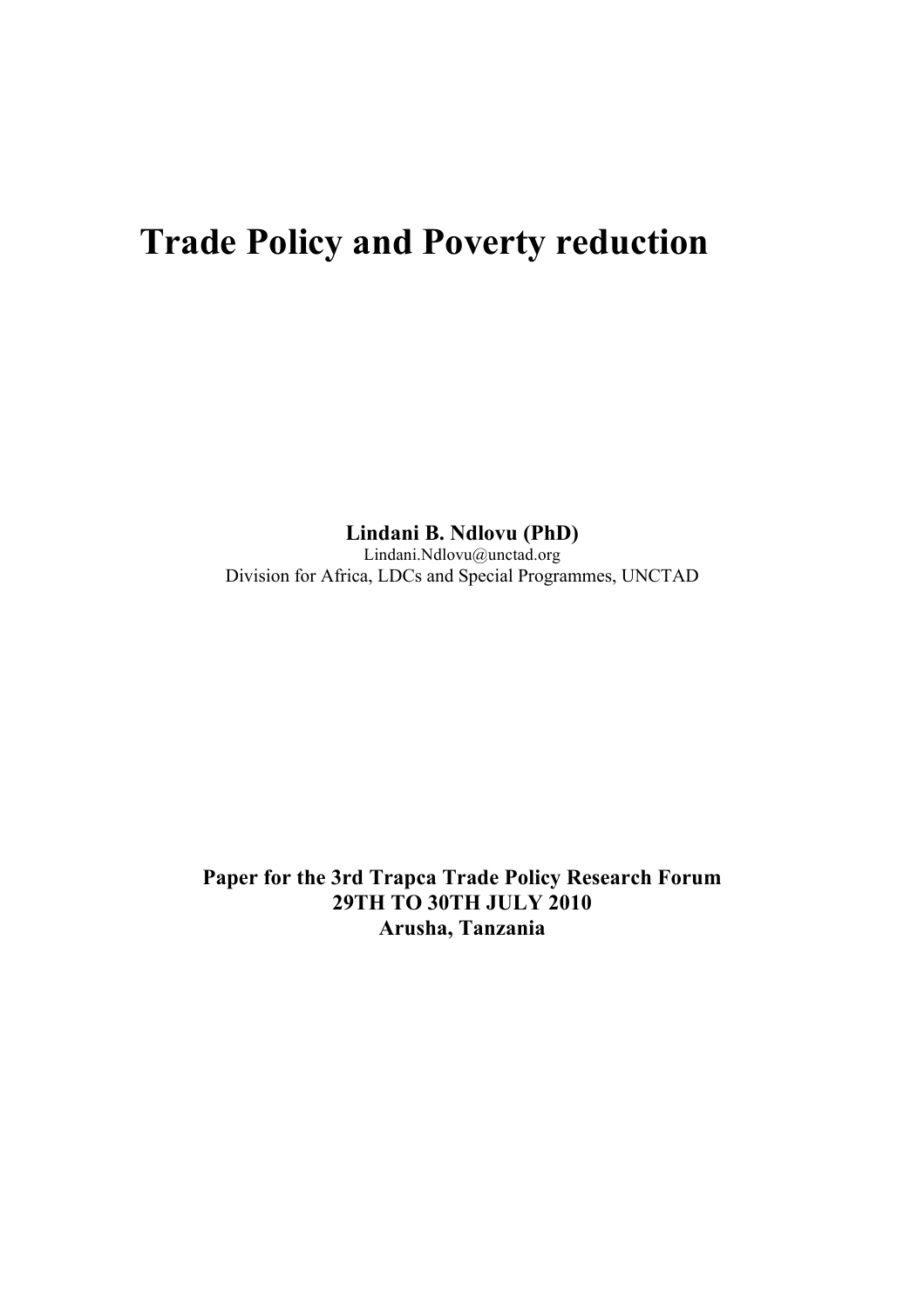## **1. INTRODUCTION**

This paper outlines and suggests trade policies that could help in the economic development of least developed countries (LDCs) and improve trade's contribution to poverty reduction. Its aim is to explore how trade policy based on the development approach can improve the performance of the trade sector and its contribution to poverty reduction. The highlight in the development approach to analysing the contribution that trade can make to poverty reduction is the argument for developing productive capacities. The approach analyses the process of development and how it occurs and examines the role of trade in the process. This is the basis of understanding how trade affects poverty. The paper is divided into 5 sections. After this introduction, section 2 outlines poverty issues and the development approach including the emphasis on development of productive capacities as a mechanism bringing the poor into production and trade. Section 3 outlines the suggested policies for consideration to achieve improved participation by the poor and generate growth in the process contributing to reduce poverty. Section 4 outlines challenges that arise from implementing the policies and sections 5 draws conclusions.

The approach to analysing the role of trade in economic development has been contested between international trade theory foundations and growth theory. International trade theory, representing the Neoclassical school, views trade occurring as a result of comparisons of the opportunity cost of producing a product and the cost of importing or exporting it. From this perspective, the issues of efficiency and the principle of comparative advantage underlie the decision to produce or trade. The benefits of trade are general welfare improvement where governments can intervene to effect distribution compensating the disadvantaged with a view to improving welfare. These principles have been applied and dominated the design of policies of developing countries in the last three or so decades. By contrast, the growth theory approach is more concerned with the sequence of production expansion and the use of factors in production by sector. It also exposes how endowments which lead to comparative advantage are created. The two are in obvious conflict which was first highlighted by Chenery (1961). More importantly there are limitations in using the international trade approach in the design of development, an argument as old as the subject of development economics.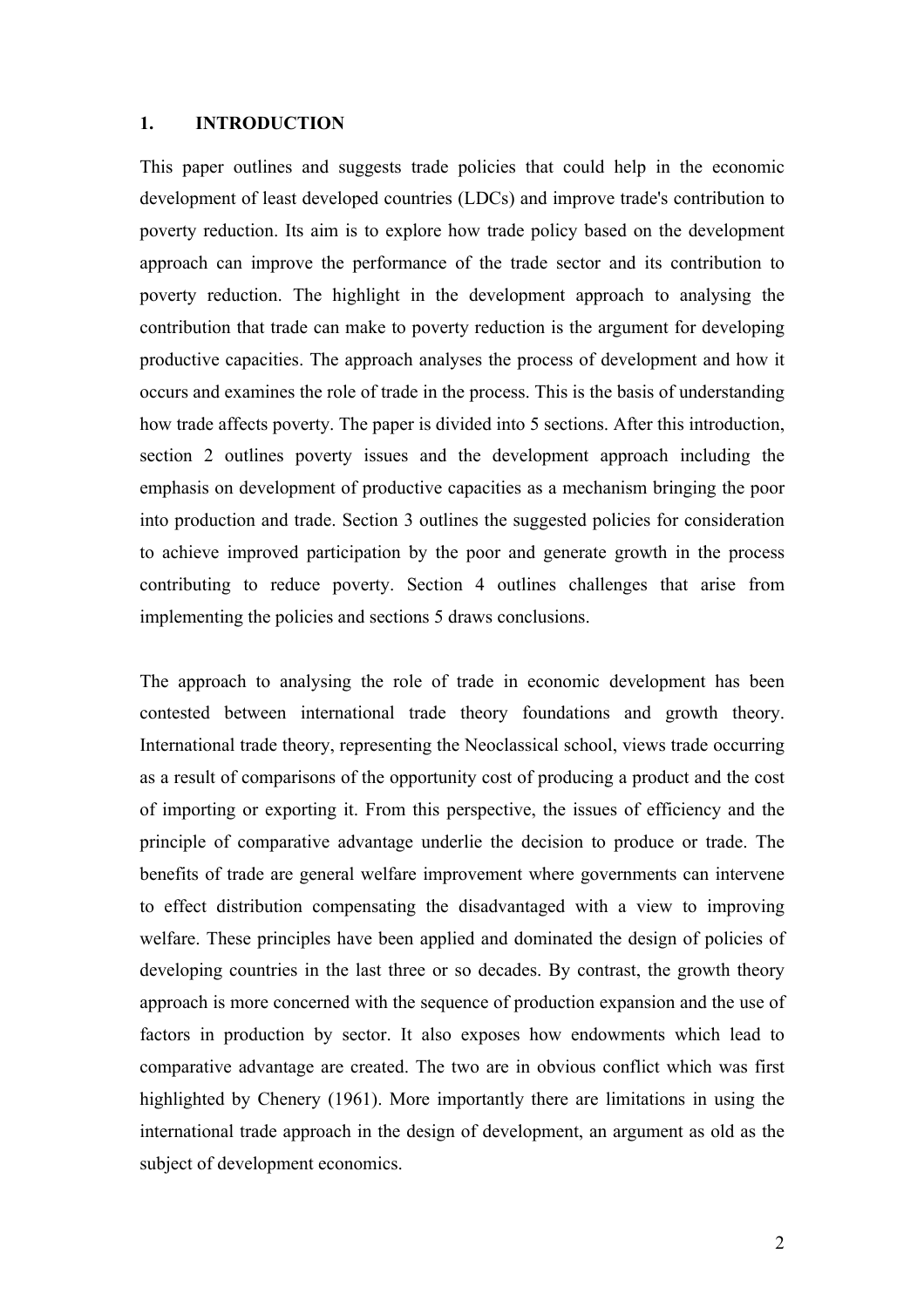There appeared to be convergence and acceptance of the dominance of the international trade theory approach. More recently economists and policy analysts such as Rodrik (1995), Helleiner (1994, 2003) and UNCTAD (1994 and 1996) have revisited the debate and started their analysis of the trade and development relationship from development end, working to highlight how trade can be at the service of development. However, challenges appear to continue that necessitate revisiting the issues in the development debate. The biggest challenge facing development is the existence and prevalence of poverty in both rural and urban environments even in countries that religiously implemented and embraced the dominance of the international trade perspective especially since the 1980s. While a number of economies experienced growth and their trade expanded, there are vulnerable people, living on less than US\$1/day. The numbers change but with the global food crisis of 2006 and 2007 and the global financial and economic crisis of 2008, it is argued that an additional … million people joined the ranks of poor people. The largest proportion of people living on US\$1 a day is in sub-Saharan Africa (46%), followed by South Asia where estimates put the proportion of population at 40%.

Prior to global financial and economic crisis, LDCs economic performance was impressive with real GDP growth averaging 6 percent per annum for 5 consecutive years. This ended with several countries recording negative per capita income for the first time in over a decade.

#### **Structure and Composition of LDC trade**

LDC exports and services grew by 7.9 percent in the period 1990-2000 and even further by 11.2 percent per annum up to 2007. This performance is significant when compared against that of the period 1980-1990 when it grew by a paltry 1.9 percent per annum. This performance masked the variable performance of various regions among the LDCs. The performance was attributed to developments on the commodity markets where high prices delivered the sterling performance.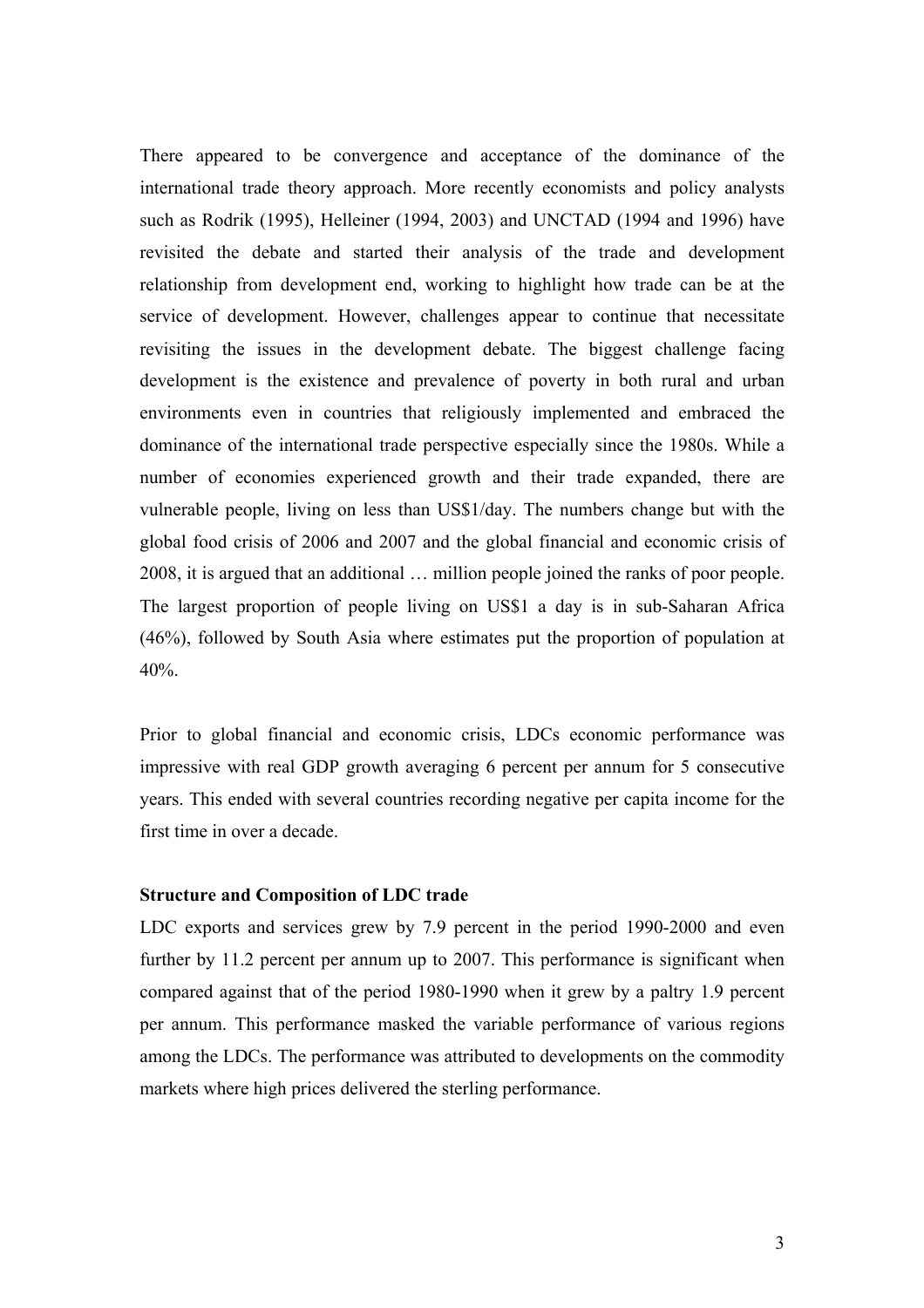LDCs' export structure remains concentrated on few primary commodities and lowskill labour-intensive manufactures. However, recent high rates of export growth were critical in driving strong GDP growth performance. Consequently, international trade accounts for about 50 per cent of the GDP of LDCs as a group. LDCs total merchandise exports grew from US\$ 83.5 billion in 2005 to about US\$ 172 billion in 2008 (nearly 107% increase). Over the same period total merchandise imports grew significantly from nearly US\$ 88 billion in 2005 to US\$ 153 billion in 2008. Their trade balance experienced favourable growth from a negative balance of US\$ 4.5 billion in 2005 to US\$ 19 billion in 2008. The improved export performance was largely attributed to rising international commodity prices. With oil and mineral prices rising, exports from African LDCs (plus Haiti) increased from US\$ 58.5 billion in 2005 to US\$ 132.2 billion in 2008, whilst they increased from US\$ 24.5 billion to US\$ 38.9 billion in the Asian LDCs during the same period.

The collapse of the commodity prices marking the end of commodity price boom (that began in 2002) in early 2009 affected the performance of LDCs. It turned into a sharp decline during the second half of the year, reflecting the decline in global demand, largely due to global economic crises. Export earnings of LDCs fell sharply (by up to 50 percent) over the first half of 2009 and their combined share in world trade, though marginally improved, remained negligible at 0.85 percent during the same period. According to estimates by the World Bank, as many as 53 million more people in developing countries -the majority of which are in LDCs - could be trapped in poverty as a result of economic slowdown around the world. Out of some 40 per cent of developing countries identified by the World Bank as "highly vulnerable" to the effects of the global economic crisis, over 95 per cent belong to the LDCs' group.

## **Economic growth and poverty levels in LDCs**

Another area of concern is the sustainability of growth that has been achieved so far given that it depended on commodity prices, increased external finance and market preferences for manufactures exports. However, questions regarding sustainability of trade performance arise since LDCs mainly produce and export commodities. A fundamental question is: Can LDCs continue to deliver on a sustainable basis the kind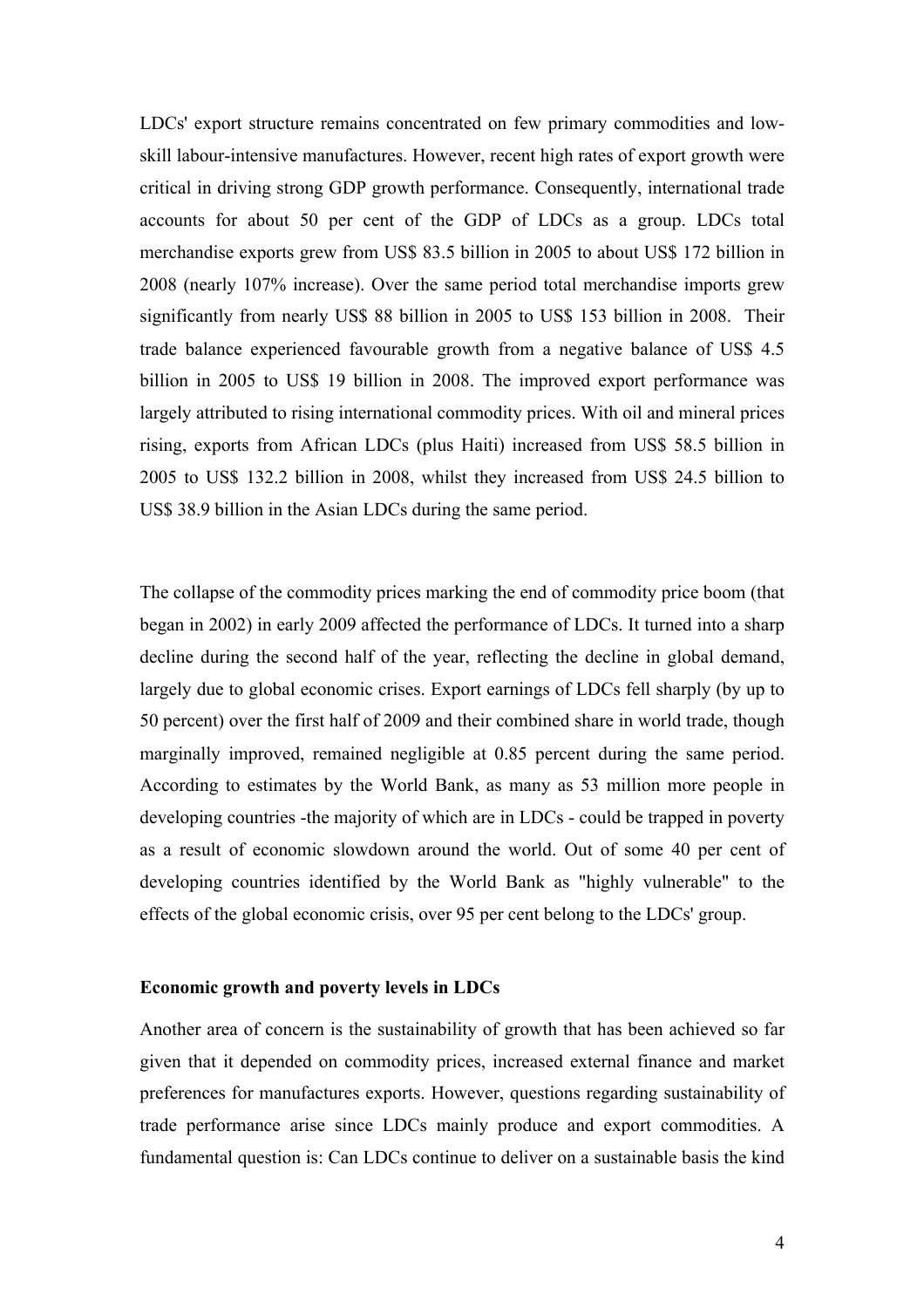of performance seen in the period 2000 to 2007 given that the composition of their trade is dominated by unprocessed commodity exports? Lower economic growth returned with the global crisis and LDCs will take some time to return to pre-crisis performance which will undermine efforts to reduce poverty. In principle, for economies to reduce poverty, they must be growing faster than the rates of their population growth. This does not to suggest that all economic growth leads to poverty reduction. However positive economic growth provides scope within which poverty can be reduced. Trade has been a significant force in the development of economies and was in cases viewed as the engine for economic growth and development which warrants an interest in the role it can play in the development of LDCs. The fluctuating economic performance due to crises suggests that performance is not sufficiently deeply rooted and the structure of LDCs economies has not substantially changed to deal with changes in the environment and especially to address poverty. For that reason, it is necessary to look at the development approach in order to understand how trade can make a contribution to economic growth and assist poverty reduction. LDCs governments face the challenge of a large and growing unemployed population for whom the creation of productive jobs and livelihoods are central development needs.

## **2. TRADE AND POVERTY IN THE DEVELOPMENT APPROACH**

# 2.1. Defining Poverty

There are many definitions of poverty. However, from among the many definitions, the one by the World Bank (2001) paints a complete picture of the make-up of poverty. According to the Bank's conception of poverty, there are three key characteristics:

- Lack of opportunity;
- Insecurity and vulnerability; and
- Powerlessness

Lack of opportunity includes broader access to additional income and consumption levels exacerbated by lack of assets required to achieve and secure basic necessities. The assets required for survival are human assets, natural assets, physical assets, financial and social assets. Absence or lack of access to each of these represents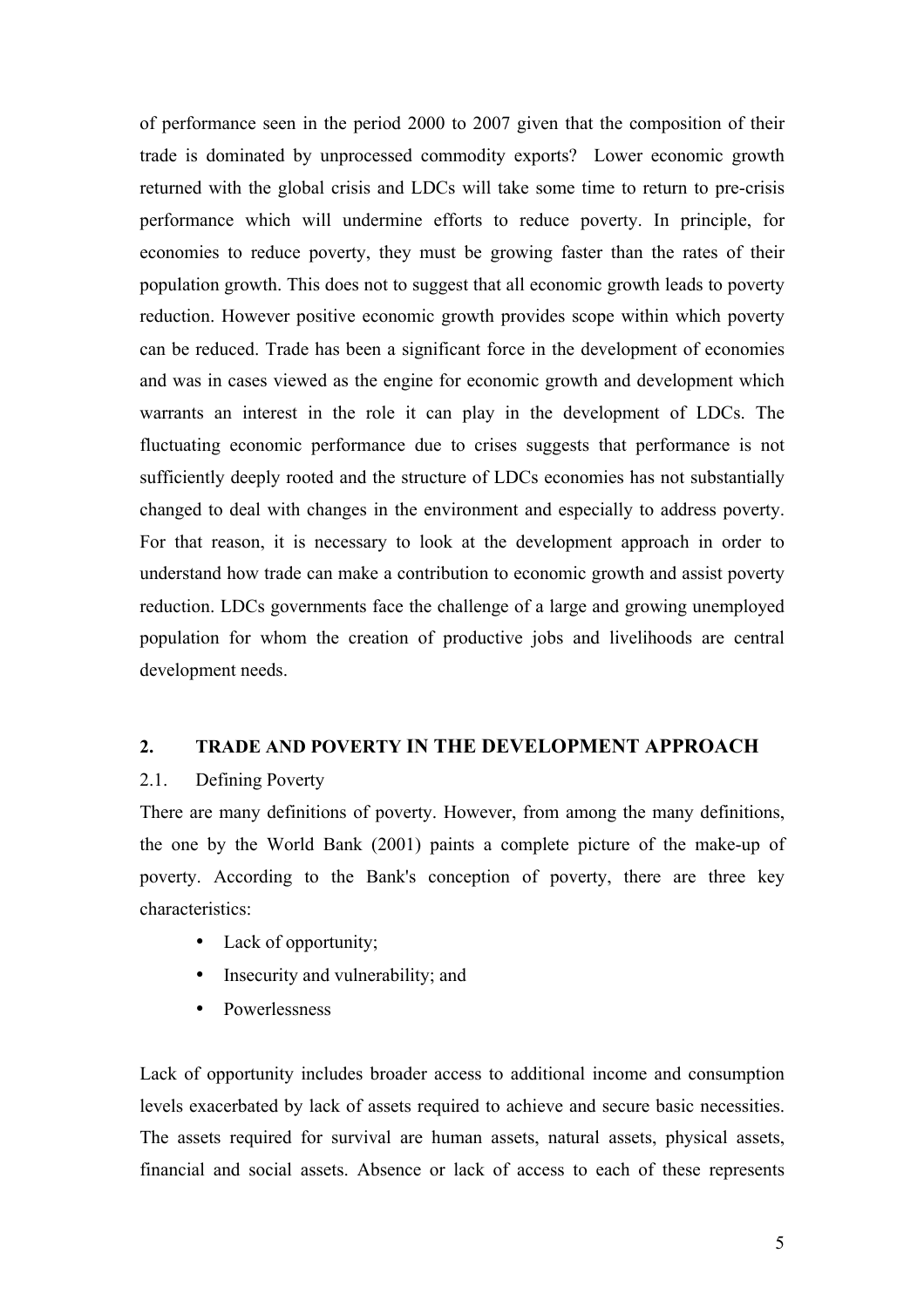deprivation. Land and livestock are the natural assets while physical assets are mainly infrastructure such as roads, houses, irrigation, etc. Financial assets are in the context of poverty easiest to understand in that the poor have no access to credit. On the other hand, social assets are the networks of contacts and reciprocal obligations that can be called upon in times of need.<sup>1</sup> These are the basic labour skills and good health and productive capacities that help households earn income and increase their consumption. A lack of opportunity in these areas describes poverty because without these assets, it is difficult for affected people to provide for their needs.

Insecurity and vulnerability refers to households' inability to respond to a broad range of risk levels such as illness, injury, crime, death, old age, etc experienced simultaneously by many households across regions or across the nation. This is the case with natural disasters, epidemics, civil wars and macroeconomic shocks. The lack of capacity of the affected population to respond and survive or inability to act to reduce vulnerability qualifies them as poor in this regard. Normally, mechanisms for household response to reduce vulnerability or improve security are risk reduction, insurance and coping. Coping is the responses by the affected population through for example increasing output or greater involvement in the labour market. Alternatively, the households' response may rely on savings, disposal of assets or borrow to deal with difficult situations. Other circumstances may dictate that the affected population move away from the particular circumstance i.e. migrate as a response. The poor are unable to access credit, have no savings or assets and are unable to move underlining how vulnerable they are. Poverty is the unavailability of these options highlighting the extent of vulnerability.

Poverty represents disempowerment. The poor are disempowered; they are unable to deal with negative and adverse treatment from more powerful sections of society. There is discrimination against groups such as along gender, race or ethnic lines. The imbalance in power relations between stronger and weaker ones has the poor always facing bad treatment; they are consigned to a life of relegation and down trodden. This applies in all aspects of people's lives, in social, economic and health spheres.

 $1$  These go beyond mere numbers otherwise some of the poor would not be considered to lack human assets.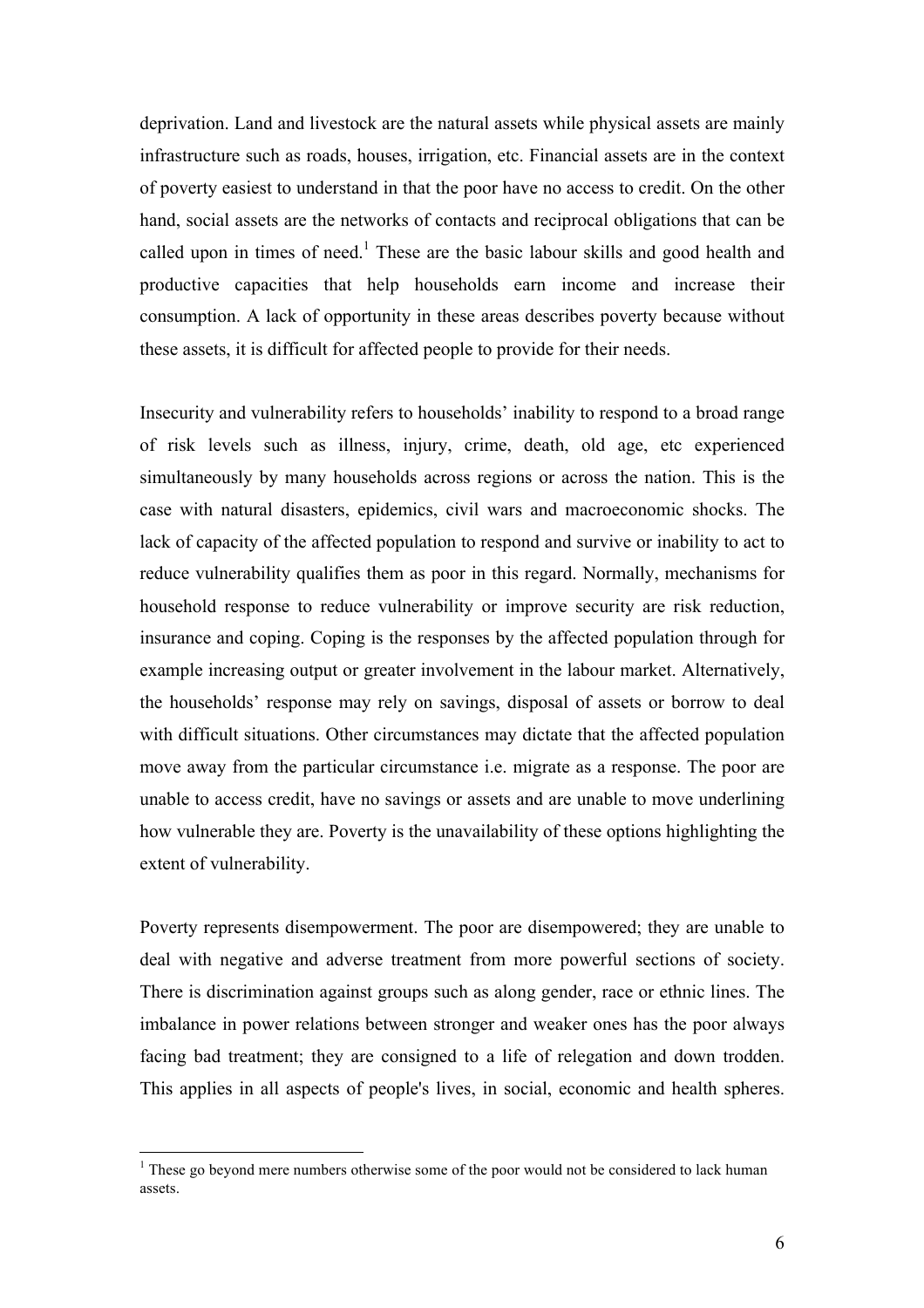There is a need for anti-poverty initiatives to tackle the many barriers to poverty alleviation.

The majority of the poor live in rural areas generally in poor or marginal conditions where they also have little, limited or no access to utilities and services; members of poor households are more often poorly educated; their households tend to be larger with high dependency ratios; and in their circumstances face high unemployment and are prone to illness. There are differences in patterns of poverty among regions and countries. In Africa, the majority among the poor derive their income from small holder agriculture and some rural non-farm labour while agricultural labour markets are more important in South Asia because large numbers among the poor are landless.

# **2.2 Development of productive capacities**

UNCTAD (2004) provided a framework within which to understand the role of trade in economic development within a development context. It outlines seven basic elements of the development approach. The main emphasis of the approach is that sustained poverty reduction can be brought about through efficient development and utilisation of productive capacities where the population is fully employed in production. This is an important element that guides the design of trade policies in order to engage the unemployed or under-employed population. In most LDCs the population is partially engaged and unemployed. The other are elements are that:

- International trade does not only have positive roles to play in poverty it can facilitate, hinder or modify the process of utilising labour to the full
- The relationship between trade and labour is a function of the composition of international trade
- The relationship between trade and poverty varies with the level of development and the structure of its economy and thus LDCs being less developed are already in a weak relationship
- The interdependence between trade and debt, and between trade and technology affects the relationship between trade and poverty
- Sustained development and poverty reduction expand international trade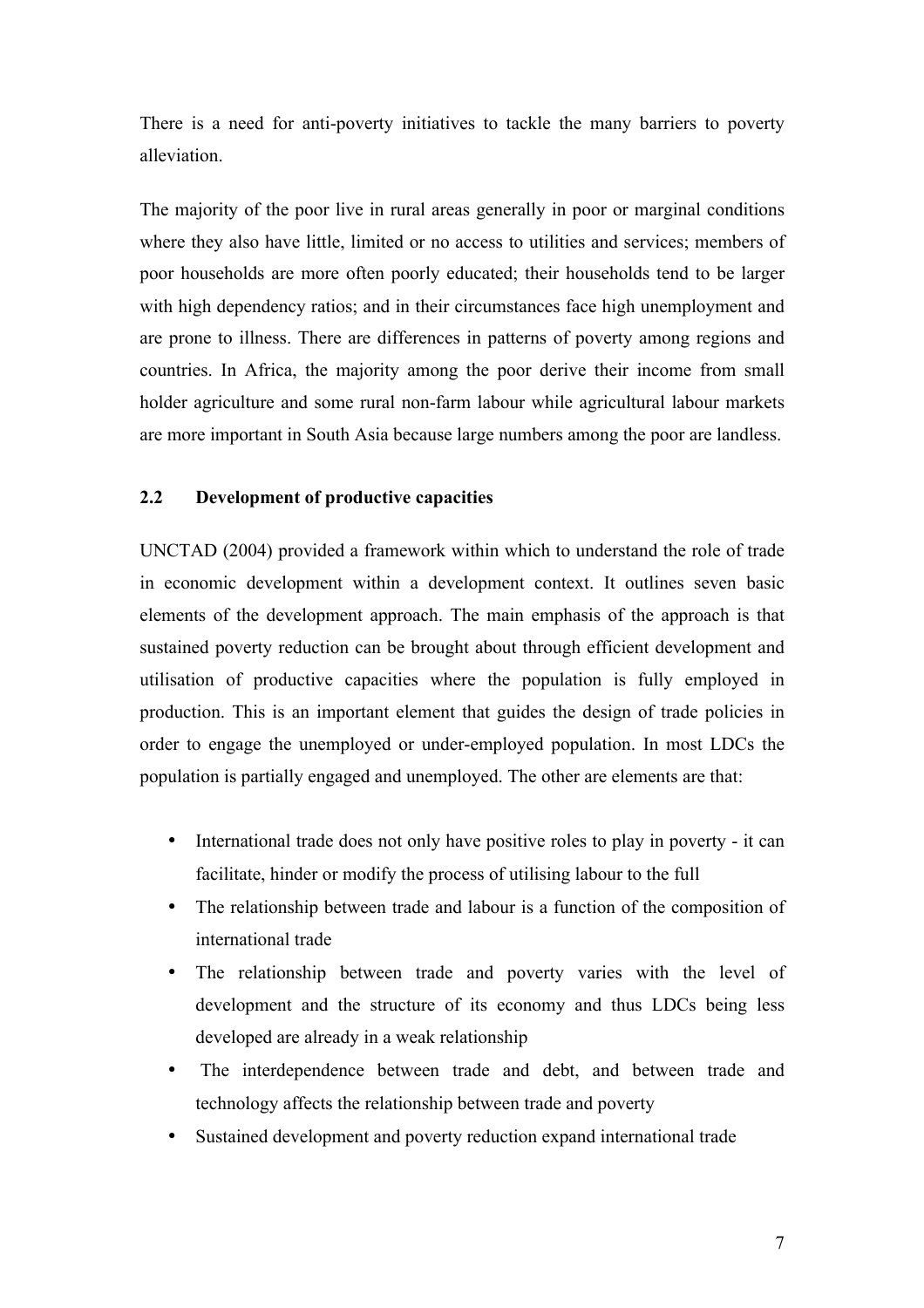Some of these elements are reflected in the model of the relationship.



**The relationship between trade, the development of productive capacities, employment and poverty**

The model shows that there are direct and indirect links between trade and poverty. Trade affects poverty directly through its impact on the cost of living, jobs and wages, and government revenue for public goods provision. Indirect links between trade and poverty occur through the development and utilisation of productive capacities. Development of productive capacities involves accumulation of physical, human and organisational capital (which naturally entails investment); structural transformation (changes in the economy especially the importance of sectors); and technological progress (improvement in productivity). All these contribute to improved or better performance for an economy. These indirect links are important for sustained poverty reduction.

The first set of productive capacity development basically requires investment in capital equipment, education, health and human skills. The second type require that involves specialisation which is the basis on which shifts in production from primary activities occurs. The third offers scope for LDCs to capitalise through catch up and

Source: UNCTAD (2004):77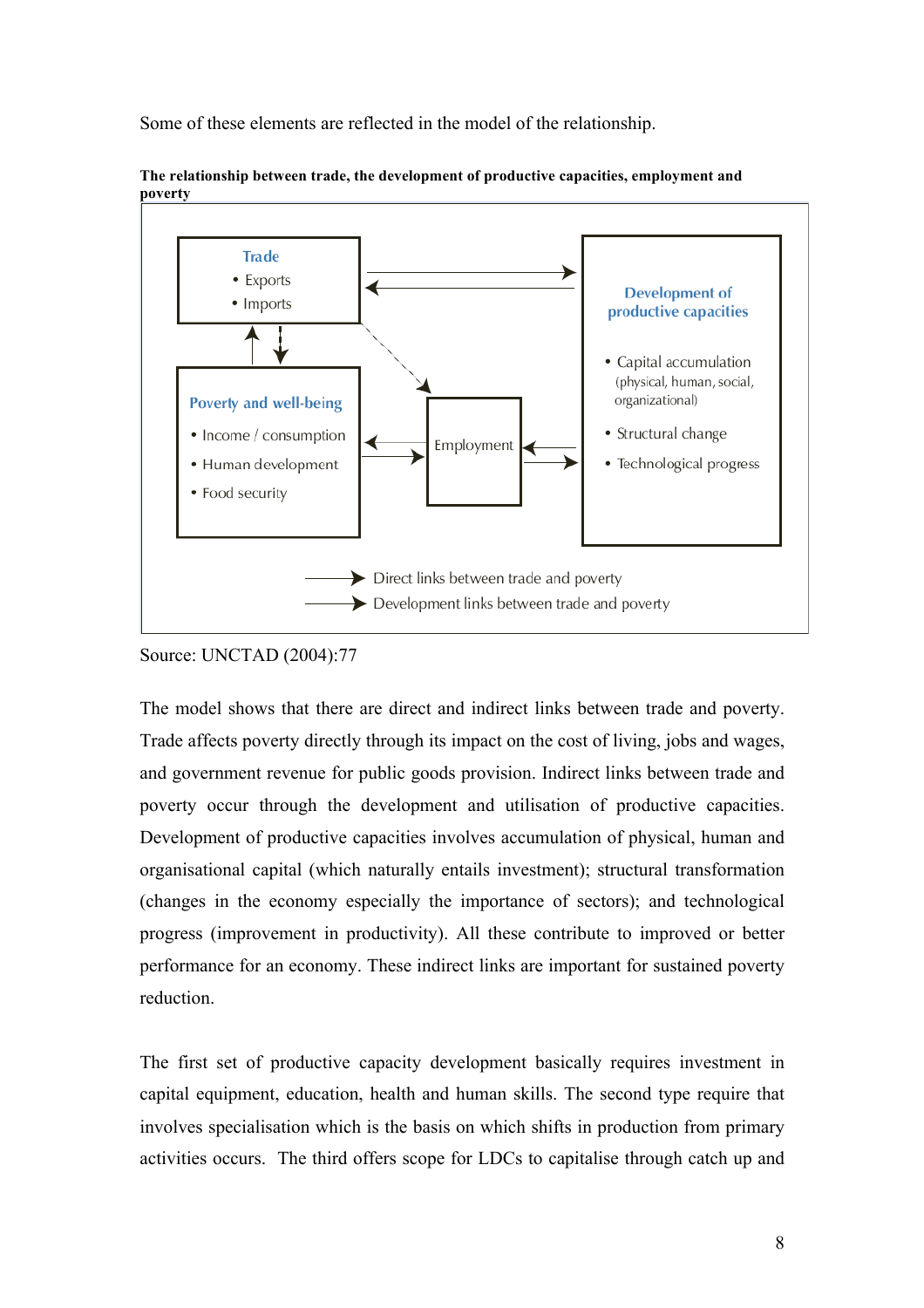quickly build solid productive capacities borrowing from technology already in existence because there is a gap.

The development of productive capacities very much depends on availability of surplus for investment over basic consumption requirements which can also be motivated by incentives offered to private investors (entrepreneurs). The level of development of productive capacities is a constraint on what goods and services a country can produce and therefore trade efficiently. However, international trade offers an opportunity for breaking out of the constraint in that it can support the efficient development and full utilisation of productive capacity. Trade enables the importation of unavailable requirements for production or importation of goods and services which if they were sourced locally would make production more costly and therefore less efficient. Trade enables increased capacity utilisation and realisation of "vent for surplus" where external demand makes it possible for previously unemployed labour and land to be employed. It can relieve on the balance of payments constraints to development. Trade can also improve returns to investment by reducing production costs or enabling economies of scale. External competition brought about by exposure to international trade can spur greater efficiency and exports and imports can be instrumental in technology acquisition.

This provides a context for our understanding the role of trade in poverty reduction. The major drive should thus be to develop productive capacity as a major trade policy thrust which can achieve poverty reduction. This is the thrust of this paper that the development of productive capacities enhances the contribution of trade to poverty reduction.

The global economic crisis, which started in 2007 adversely impacted the export earnings of a number of LDCs. These could also affect the production set ups by under-cutting investible capital and undermining the development of productive capacity, upon which countries have based their development and poverty reduction strategies. A common feature of the responses to crises has been job losses through retrenchments resulting in unemployment and loss of income. However, employment creation is the key link, connecting economic growth and development of productive capacities on the one hand and poverty reduction on the other. Development of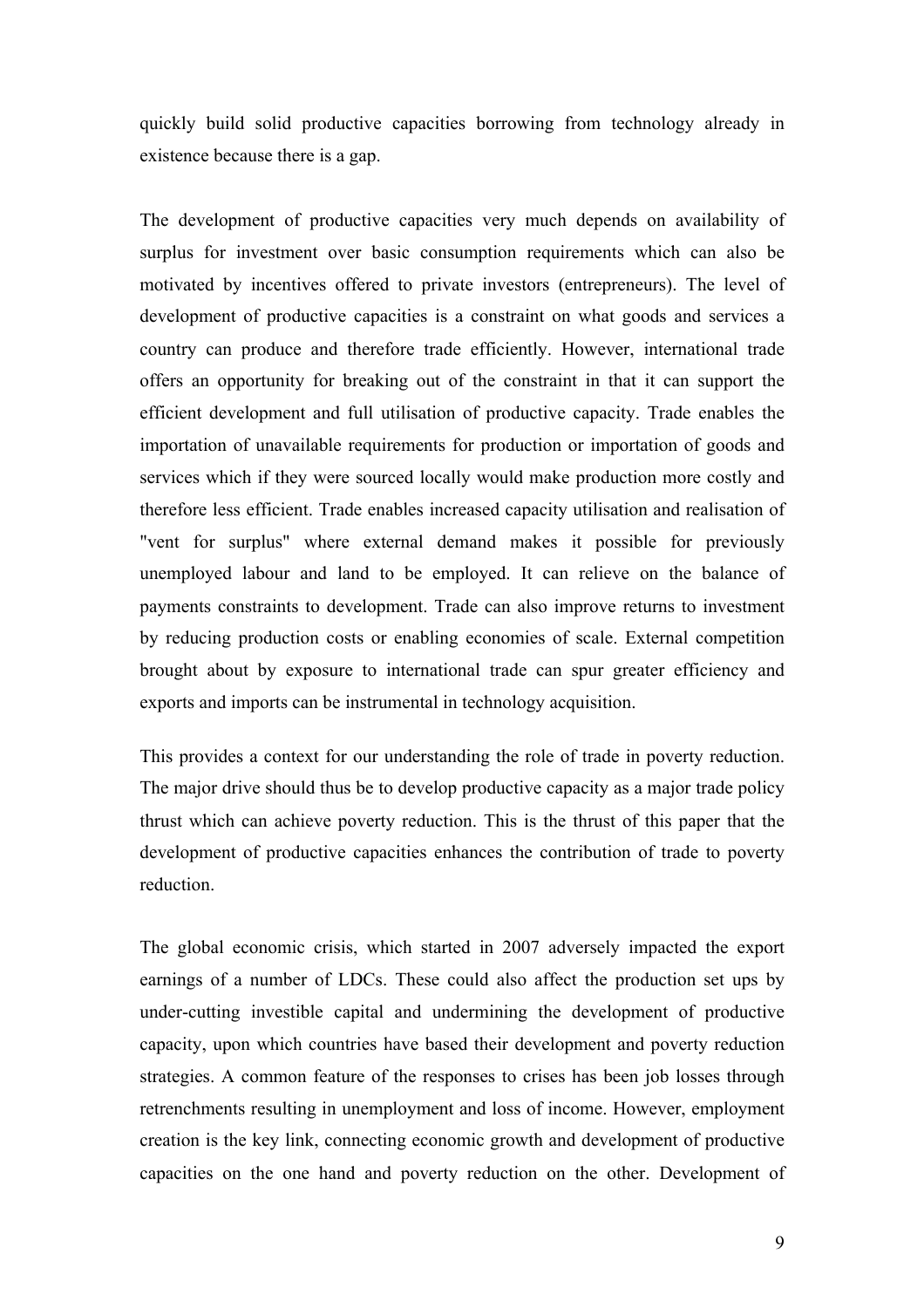productive capacities must be viewed as broader than a narrow focus on exports. The number of people falling into poverty in LDCs is expected to rise owing, particularly to the global economic meltdown which will undermine their growth and development prospects. Key areas in the development of productive capacities that require policymakers' attention in productive capacity development for LDCs in view of the global developments include:

- Investment in the development of physical infrastructure;
- Innovation and technological up-grading for value-addition;
- The importance of horizontal diversification; addressing institutional weaknesses of the private sector and the financial and knowledge systems to facilitate investment and innovation. Otherwise, LDCs are facing a "permanent credit crunch"
- Exploiting existing demand and domestic, regional and or international market opportunities

UNCTAD (2009) showed that FAO estimated that the number of people suffering from chronic hunger was 854 million in the period 2001-2003. The proportion of the undernourished in LDCs declined to 34 per cent in 2003-2005 from 39 percent (1990- 1992). More people and the proportions are likely to have been changed by the adverse developments of the food crisis and the global financial and economic crisis. It is estimated that the food crisis added another 40 million to the hungry increasing the number of people undernourished to 963 million. This will have come out as a result of higher food prices.

# **3. TRADE POLICIES FOR PRODUCTIVE CAPACITY DEVELOPMENT**

# **3.1 Essential features of trade policy for productive capacity development**

Designing successful trade policies recognises that it should be part of overall development strategies. This has major implications for how trade policy is viewed, designed and implemented in these countries. Trade policy making must take account of these features in order for it to generate economic growth, transform economic structure and contribute to poverty reduction. There are nine general features that the design of trade policy must take account of in order to improve the chances of growth and poverty reduction. The key features relate to

- Objectives of trade policy
- Coherence of trade policy with other policies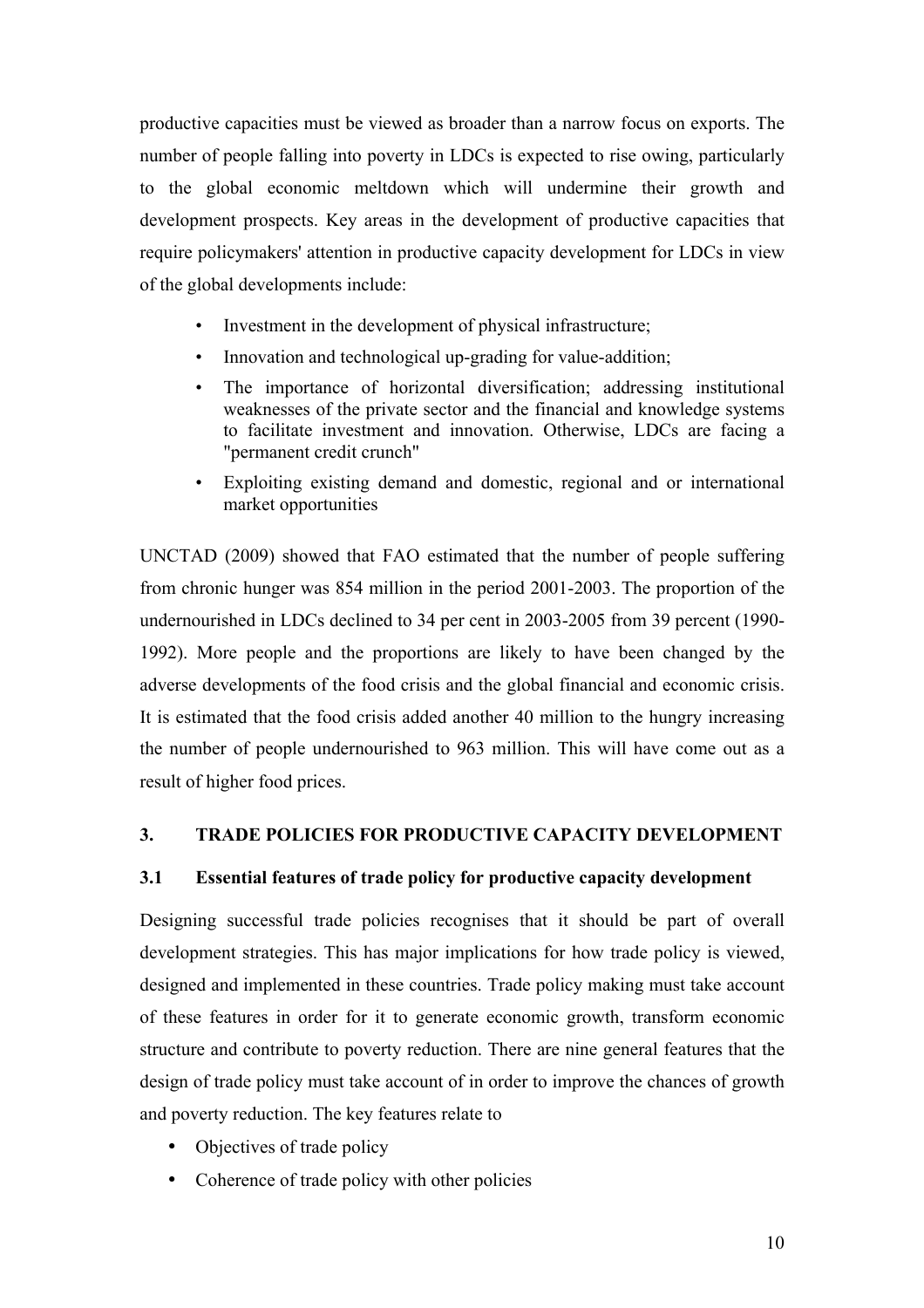- National ownership
- Specificity or targeting
- Articulation between external and internal integration
- Growth and diversification of exports
- Quality of trade
- Domestic institutions and the role of the state
- Rhythm of trade reform and flexibility of policies

# **3.2 Identifying productive capacities development issues**

The process of designing trade policy for the development of productive capacities follows the steps outlined below:

- a. Setting national goals for trade development and poverty
- b. Assess how trade can contribute and where productive capacities could be developed to achieve trade growth and poverty reduction
- c. Identify sectors whose productive capacity development would help achieve trade targets and where these could come from
- d. Consider the range of policy interventions that could spur productive capacity development in the identified sectors
- e. Identify target market and the possible range of standards, barriers and requirements to be fulfilled as conditions for entering the target market
- f. Devise market entry strategies for the goods being produced

Trade is mulitsectoral hence the formulation of policies to develop productive capacities should be formulated to cater for selected sectors since it is not possible to cover all the possible sectors. The selection process must encompass government objectives of growth and poverty reduction and choose sectors that will help the realisation of the objectives. It is necessary to know the possibilities and potential that each sector holds for delivering on the government's selected emphasis. In this regard, the twin objectives of increasing trade and reducing poverty must be at the top of the issues for consideration. Both might be met if production by all stakeholders improves.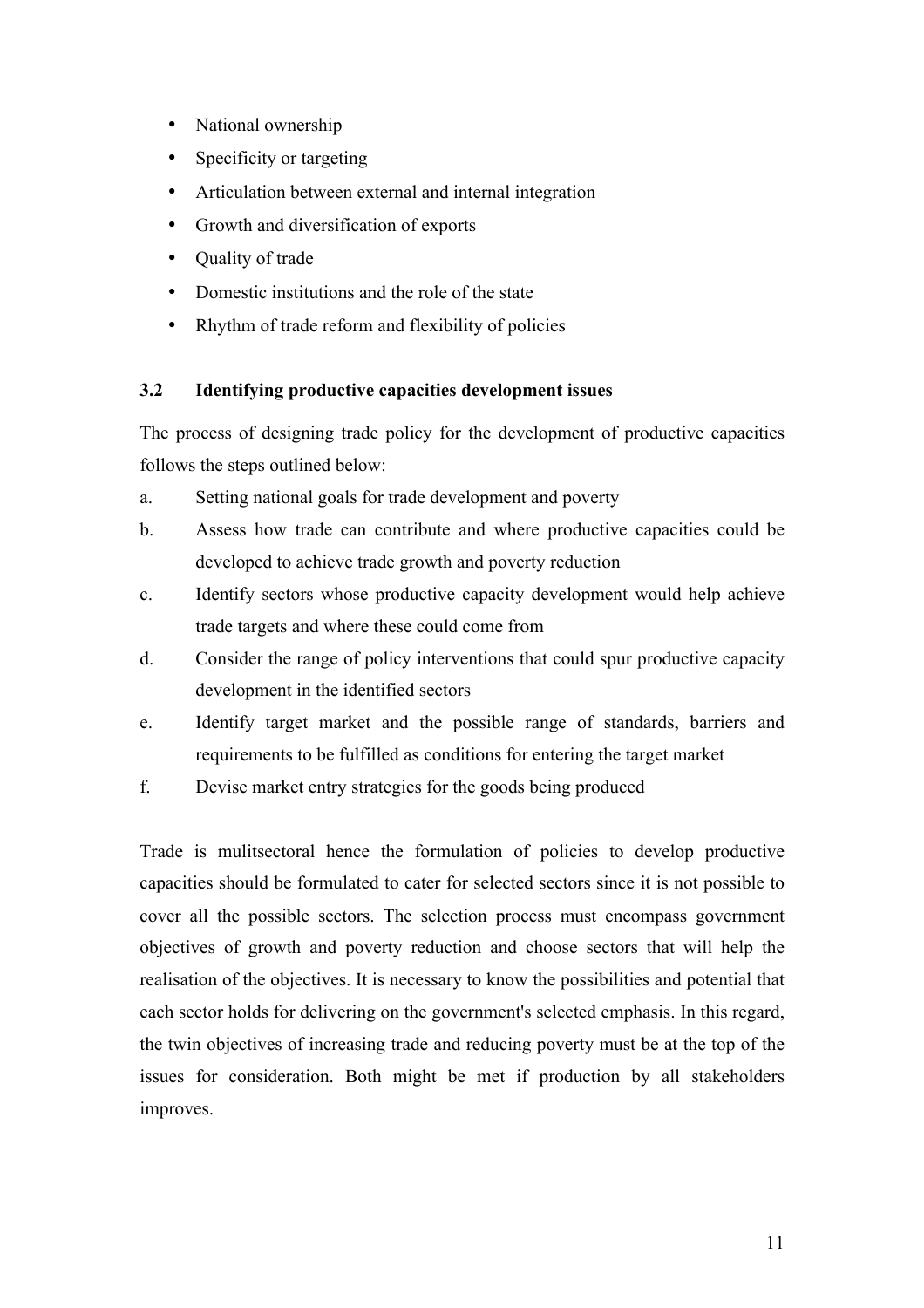The identification of sectors to be targeted is followed by the issues consideration and prioritising among them. Each sector has different lines of possible activities which would require different interventions to stimulate the development of their productive capacities. It is necessary to split them into various subsectors in order to consider what needs to be done to develop productive capacity and how much return this might bring.

Some of the sectors that could be targeted for development of productive capacities include agriculture, manufacturing, mining, energy, infrastructure, and tourism among others. These are suggested because of their trade potential and the possible participation and reach for the poverty reduction potential. These sectors have their own mandates which trade can only influence through mainstreaming trade in national development plans and policies.

## **3.3 Trade sector policies for productive capacity development**

The trade sector is at the centre of the development of productive capacity. From a trade perspective, the policies must be across sectors so that production that increases trade can occur. The policies seek to stimulate sectors, individuals and corporations in the private sector to act to increase production, trade and incomes. However, given that the private sector in LDCs is small and on its own cannot confront the force of established international businesses seeking to supply domestic markets in which these operate, it is essential that ways of ensuring their establishment and growth be explored.

It is the role of trade to develop strategies that draw benefits from existing trade opportunities which must encompass import and export strategies. The desire is to increase exports, for many LDCs which rely on the continued availability of essential imports. Therefore planning for imports must be a necessary part of planning to increase exports. Existing opportunities are often not exploited because they are not known; information systems and flows between government and the private sector or potential investors are not very efficient. This makes information supply and interactions between policy makers and the private sector are an important element of the policy to develop productive capacity.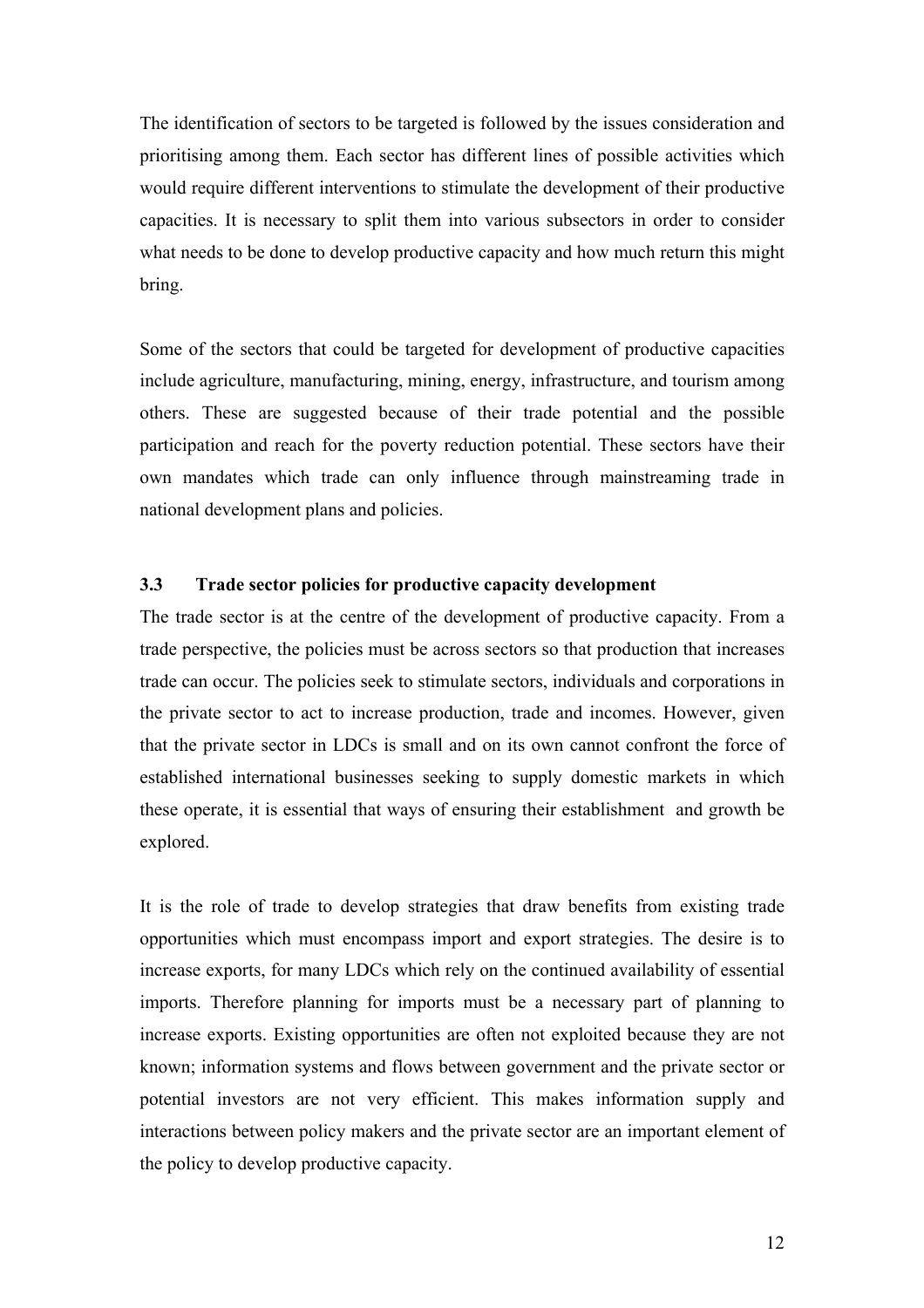Business enterprises face difficult environments which do not facilitate their development and growth. The annual surveys published by the World Bank show that in a number of countries including LDCs, businesses face many hurdles including numerous administrative requirements, taxes and regulations which do not support development.

## *Targeted policies for productive capacity development in agriculture*

Agriculture is a dominant sector in many LDCs. It contributes about 25 percent of GDP, provides more than 50 percent of employment and is a significant source of exports. It has the potential to reach the majority of the poor. In this regard, trade policies for productive capacity development seeking to reduce poverty must as a necessity target or address productive development of agriculture with a view to increasing productivity, increasing the contribution of the poor and increasing exports from the sector.

Intervention policies must target the following:

- Prioritise enterprise selection targeting particular markets on the basis of potential rewards
- Inputs, technology and finance
- research and extension services<br>• market access and
- market access and
- in some cases land reform that seeks to make land available to disadvantaged groups is an important area

Agricultural production increases can be aided by the adoption of improved inputs and technology use by farmers. However, access to land is a precondition for stimulating agricultural production improvements. Policies must aim to increase awareness of farmers and encourage their use of purchased inputs. Governments must assist in the acquisition of inputs and in the education of small holder farmers to deal with their agricultural activities as businesses can change agricultural production for the better. In addition, support to research and provision of extension services followed with a dissemination exercise of the research findings can boost agriculture production through higher productivity. If marketing arrangements are streamlined, it will be possible for government to extend credit for which farmers face difficulties accessing through normal markets. Establishing special purpose financing schemes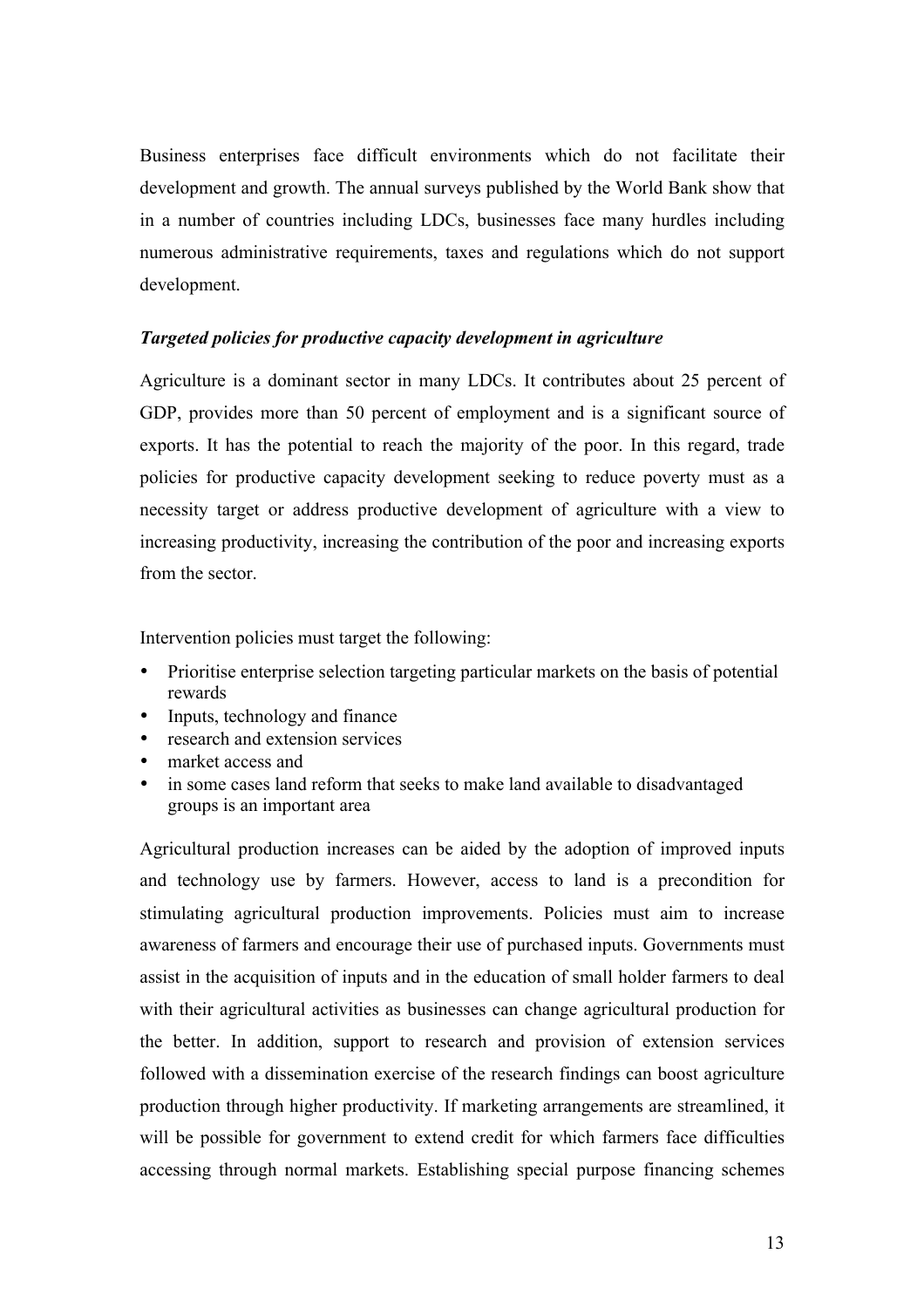that target certain levels of agricultural operations and granted to farmers on condition that they receive skills training would boost production. The performance of farmers supported must be regularly monitored. The funds could be used to purchase inputs with payments made directly to suppliers to ensure that they are used for their intended purpose and encourage adoption of technology in small holder agriculture. Where large established farmers exist, these could be a basis for increasing output and improving quality of production through linkage programmes that bring small holder farmers together established farmers to provide coaching and learning.

# *Manufacturing*

The manufacturing sector's strength to lift trade lies with the small and medium enterprises and a large pool of informal sector operators. Transforming informal sector operations can improve quality of production as well as increase output. Government should target to provide assistance with marketing and awareness of market requirements among these small and medium enterprise and informal sector manufacturers. Such intervention will boost the sector's capacity to create jobs and reduce poverty. Manufacturing sector development also has the added advantage of linkages with other sectors such as processing of agricultural output and minerals. The issue about markets, quality and productivity growth, where technology and skills are major considerations, are also important determinants.

In many LDCs, the manufacturing sector faces problems among which the major ones are (a) limited analytical capacities and capabilities and inappropriate policies; (b) absence of or inadequate industrial support institutions; (c) inadequate knowledge and skills for processing agriculture products and minerals; (d) low entrepreneurial capacity and skills; (e) low technological competencies and capabilities; and (f) limited capacity to exploit and low scope for linkages. There are a large number of micro and small informal manufacturing enterprises mainly involved in metal fabrication and some basic food processing. These are an important basis for developing manufacturing productive capacity development. The policies for enterprise development must, apart from providing a structured and coordinated initiative to increase and improve growth and development of enterprise, aim to transform the informal sector operators to become formal businesses as a key part.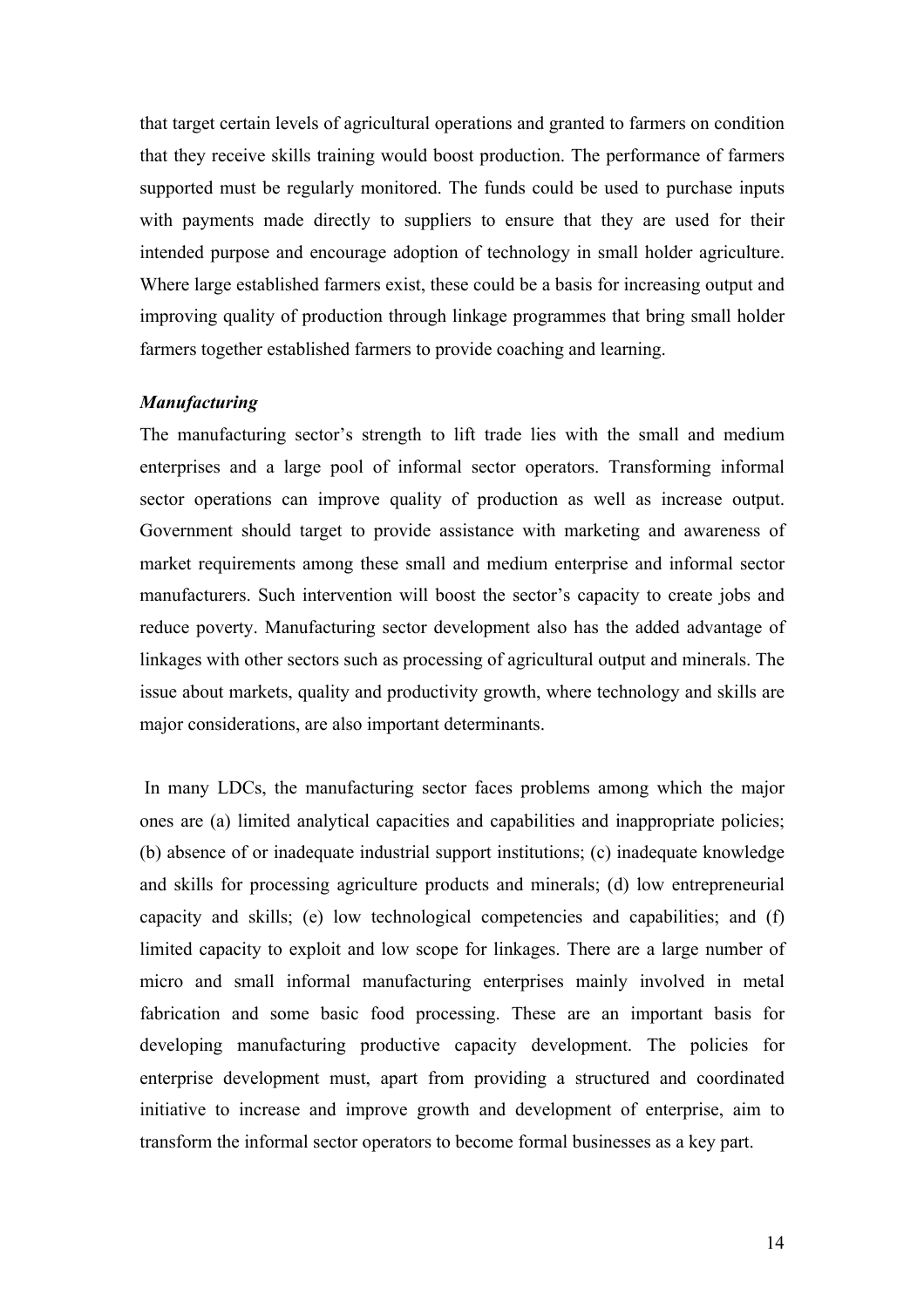The process of formulating policies for productive capacity development in manufacturing should focus on six areas:

- Small and medium enterprise development;
- Transformation of the informal sector in urban areas and registration into formal businesses;
- Skills training;
- Quality improvement;
- Provision and development of infrastructure and
- Technology upgrading and innovation

Vocational skills training in the education system and upgrading of skills for those involved in production both in the formal and informal sectors would improve manufacturing production output in volume and quality terms. The aim is to create skills at technician level and increase skills at local levels to solve problems at their levels. Technology in manufacturing is an important factor in improving quality and increasing productivity. Policies must target to the increase adoption and upgrading of existing technology. This requires the strengthening of learning how to operate existing technology in order to gain from its use. It requires a strong science, technology and innovation background. For small operators, it will be beneficial to pool certain services and assist the acquisition of equipment embodying knowledge that certain sections may not know about or be able to acquire. A number of businesses are started which do not last and operate for short periods. This is an obvious waste and such efforts could be harnessed and assisted in establishing business that contributes to growth. This requires advisory services that offer guidance and facilities that are needed to grow.

Manufacturing received the most protection in the past but there was no requirement for it to prove itself. It is necessary that where assistance is provided, deadlines and benchmarks be set as conditions for support and time lines agreed.

#### *Mining*

The share of mining in total exports for seven LDCs ranged between 51 and 95 percent. Mining has high capital requirements that are generally suited to big business. However, a number of countries there are small mining operations. Policy to develop productive capacities in mining policy should be pursued at two different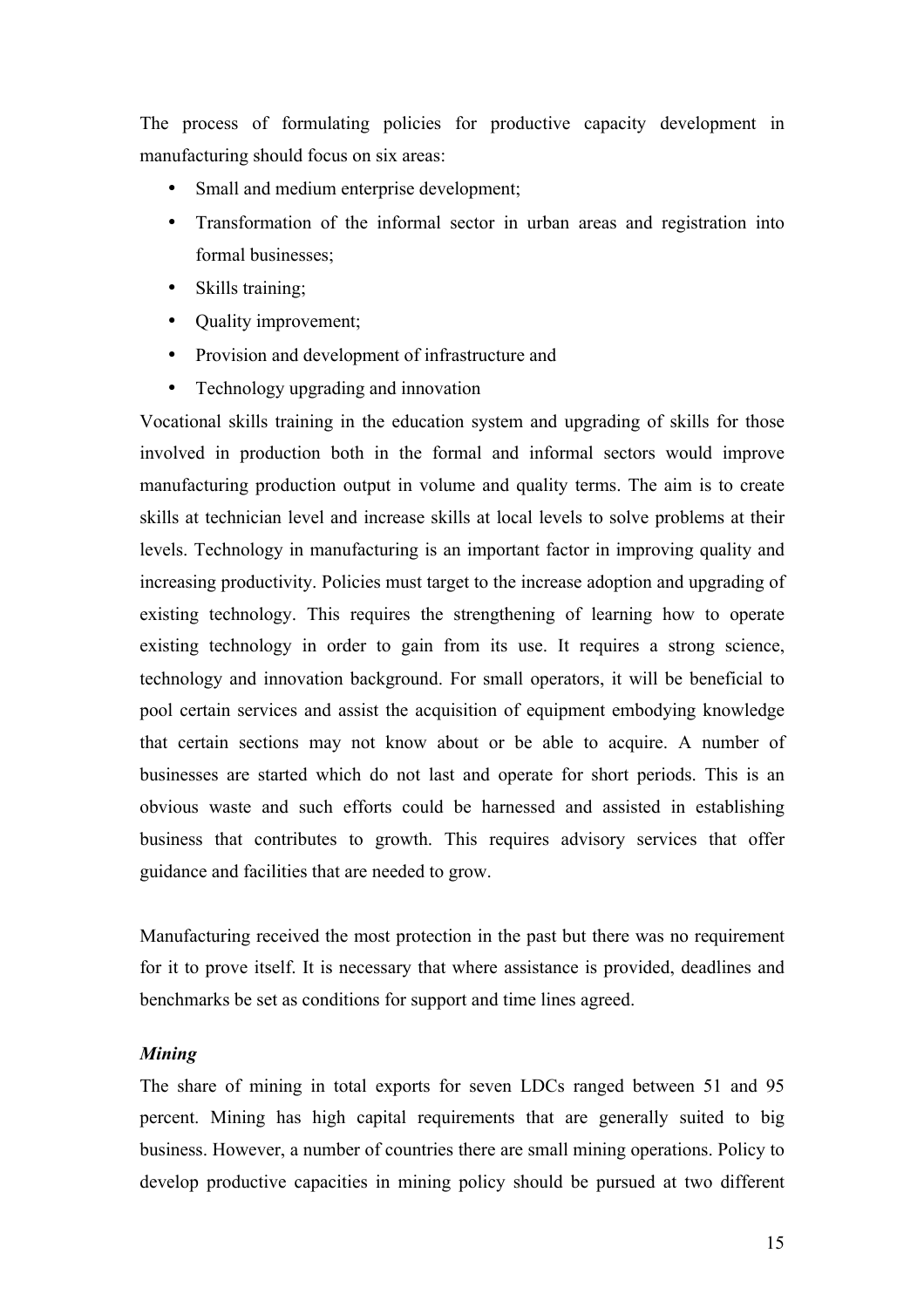levels - policy for large-scale, capital intensive mining operations and that small scale mining operations. The large scale capital intensive mining operations are either stateor foreign owned. Poverty reduction oriented mining policy development should focus on small scale operations. Large-scale mining policy seeks to stimulate private sector interest in the sector through development of state capacity to implement regulatory and promotional functions, providing geological mapping information and maintaining updated data bases on mineral resources. The focus for artisanal and small-scale mining should seek to enhance productive capacity, competitiveness and protection of the livelihoods of those dependent on the sector. Upgrading artisanal mining to modern and organised small scale mining units, transparent licensing procedures for mineral dealers and strict enforcement of codes of conduct in mining and mineral processing should be pursued to eliminate fraud and protect the environment.

Protection of the environment from artisanal mining can be achieved by facilitating access to tools and equipment appropriate for the level of activities. One way of securing financing is through partnership and cooperation arrangements between miners in the formal sector and small-scale miners.

The provision of extension services in mining, mineral processing and marketing are important for small mining sector. It will be critical to ensure that the sector operates in a regulated environment to ensure sustainable exploitation of mineral resources. The introduction of new technologies, skills improvement and modern management methods in the sector are imperative for growth of productivity, output and incomes. In this respect, the design of technical assistance programmes, funded by development partners would achieve the same objective and is a way of diversifying funding of small-scale mining. Policy must seek to strengthen integration of mining with the rest of the economy and break out of the enclave operations character typical of the sector in many developing countries. Ownership in small scale development operations is an important part of improving the integration which can be assisted by local supply of inputs and development of forward linkages for the sector through beneficiation of raw ores and minerals. However, beneficiation must be pursued with clear industry competitiveness considerations.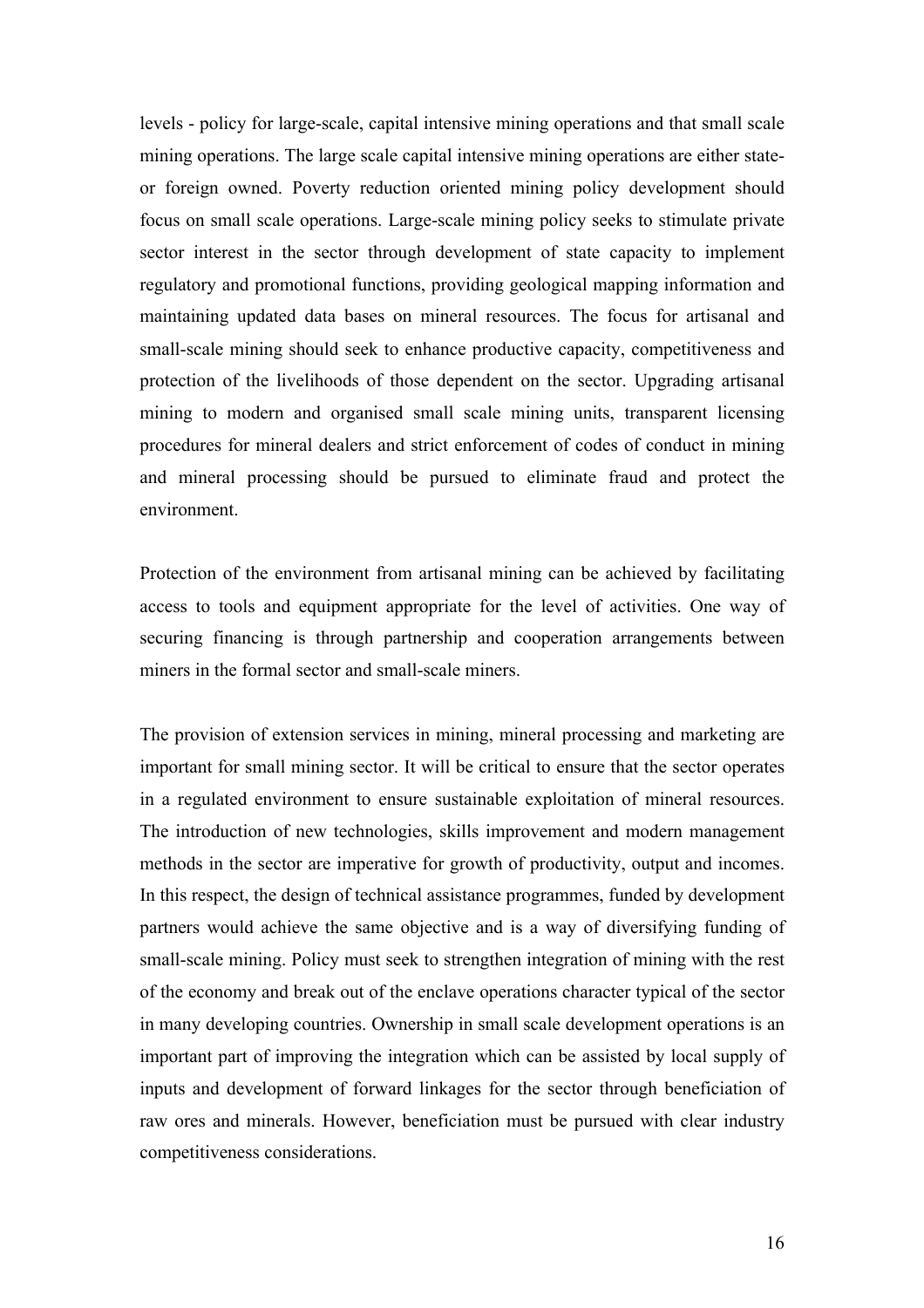The mining sector has high capacity to damage the environment which calls for policies to keep this effect in check. It is important to develop a comprehensive environmental management system which covers enacting environmental legislation and establishing an effective procedure for monitoring compliance; making preparation of environmental impact assessments and environmental action plans based on baseline environmental studies obligatory for approval of new projects; and establishing transparent mechanisms for determining environmental liability and adoption of the "polluter pays for such liability policy".

#### *Energy*

Energy is central to all aspects of live. It is required for production and is generally traded. Its availability and pricing have far reaching competitiveness implications for the goods produced. LDCs need to rapidly increase access to modern energy services along with protecting the environment, while ensuring energy security in order to reach the MDGs. Iit is estimated that worldwide 2.5 billion people rely on traditional fuels such as wood, charcoal, and dung as their principal source of energy for cooking and heating. Millions of households still lack access to safe and reliable energy and pay high prices for poor-quality substitutes. Almost 1.6 billion people have no access to electricity. In Sub-Saharan Africa, only 8 percent of the rural population has access to electricity while 90 percent of the population still relies on traditional fuels for cooking. Poor people spend much of their income on energy services and devote a large portion of their time, to energy-related activities such as gathering fuelwood and water, cooking, and agro-processing. Their harvesting and exploitation of forests and wood have depleted the environment and exacerbate desertification. Countries also spend money on fossil fuel imports requirements and rising prices means increased expenditure on oil imports shifting resources away from development and poverty reduction needs to maintain systems running. In many LDCs, a large percentage of export earnings (e.g., up to 40 percent in Nepal) are diverted to pay for importing petroleum fuels.

Access to affordable and reliable energy will boost competitiveness of production and contribute to poverty reduction. Energy has the capacity to release labour in backward and poorer communities which devote a lot of time to provide their energy requirements. Since energy is central to economic activities and poverty in LDCs as a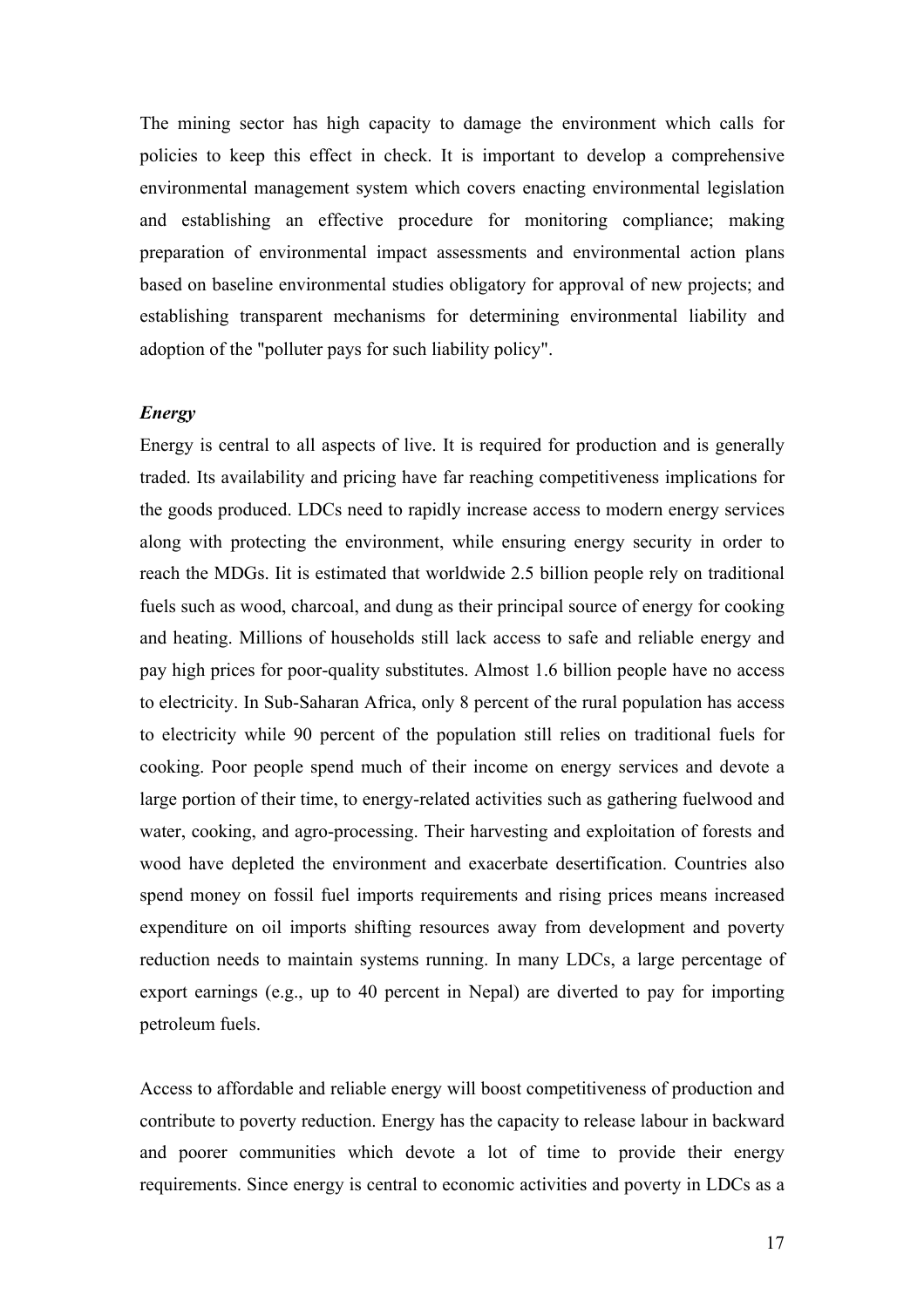main driver of production and is allocated time among the poor, alternative and dependable modern sources of energy are required i.e. sustained supply of petroleum products and access to modern energy services in the form of electricity for both domestic (especially for the poor) and industrial use. Considerable investment is required in electricity generation and its distribution to the poorer communities. Creating a conducive environment for investment ensures private sector interest and investment in energy that would increase supply reduce costs for industry and households. Thus the policy focus should be availability of electricity and a reduced dependence on environment depleting biomass fuels and reducing the energy impact in the cost of production and its potential to undermine products' competitiveness.

Defining national energy access goals and targets in macro-development strategies, policies and development programmes, and estimating the costs to meet the targets will keep this issue in focus. The access, sustainability and security of LDCs energy can be achieved by formulating policies to mobilize investment, clearly articulating the energy priorities, targets, and budgets outlined in national development strategies or poverty reduction strategies to potential investors. Investment constraints suggest that a partnership approach and the need for policies that attract investment and promote foreign direct investment (FDI) in the sector. In addition, increasing investment in energy could be a useful vehicle for developing domestic markets to mobilise savings and channelling these to create energy generating capacity. The amounts of financing required also suggest that regional cooperation in investing in energy.

#### *Infrastructure*

Physical infrastructure requirements covering a range of structures, equipment and facilities is generally not well developed and poses serious bottlenecks to the flow of goods at national, regional and international levels. Poor infrastructure escalates the costs production and distribution of goods. It constrains economic growth and impedes growth of exports. The poor state of infrastructure is a result of a combination of inadequate maintenance of existing infrastructure and underinvestment. In sub-Saharan Africa, this development came about as a result of governments reducing expenditure to balance budgets required under economic reforms of the 1980s and 1990s. The costs of poor infrastructure include added costs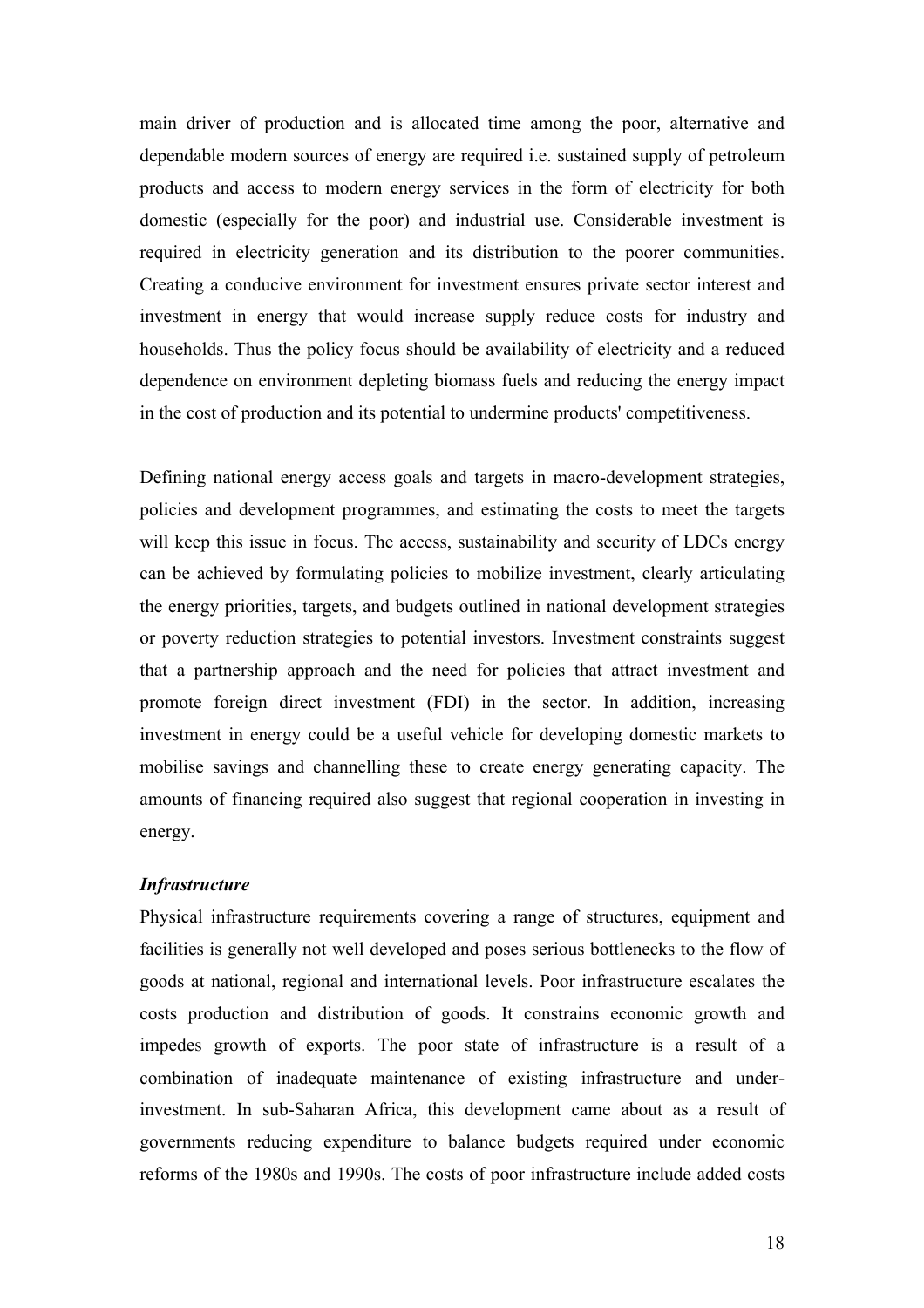of production, lost opportunities for transporting produce to the markets. Inaccessibility of regions of countries curtails large scale investment development by cutting sections of the population from participating in economic activity.

Policies to fix or develop trade related infrastructure at the national level should focus on district feeder roads and national trunk roads to facilitate easier and faster transportation of produce to domestic markets to achieve internal integration. The efficient flow of goods requires good roads and railways infrastructure and efficient port handling facilities. They should target improvement of transport infrastructure covering road, rail, air and water as well as telecommunications and energy.

Governments of LDCs must take the lead in the provision and development of infrastructure as their initiative to develop productive capacities. Key in the delivery is the modality providing infrastructure. The focus must be on ensuring that parts of the economy are linked. The development of trunk roads and bridges, railway and air infrastructure are high cost and means of financing their development is critical. Methods of funding have been evolving and it is also accepted that governments are unable to shoulder the burden of infrastructure development on their own. Governments must develop public-private partnership (PPP) policies to guide and handle private sector participation in infrastructure development. Approaches which include cost recovery or 'user pays' principle such as 'build-operate and transfer' would improve infrastructure provision. Capital markets are important sources of finance for infrastructure development where these exist and are indeed a source that also helps the development of capital markets. However, most LDCs have shallow capital markets that cannot mobilise adequate finances for the huge demands.

It is essential to strengthen policies involving assistance and support the establishment of small contractors maintain local roads in the rural areas through training and support with procurement of equipment. This will help to secure employment at the local level and provide incomes. Such empowerment policies can be geared and targeted to employ the local poor to contribute to poverty reduction. Supporting small contractors to maintain and develop roads will give them skills, increase employment and income as well as develop productive capacities in rural areas. Their participation in local markets will boost the local economy and ensure internal integration. At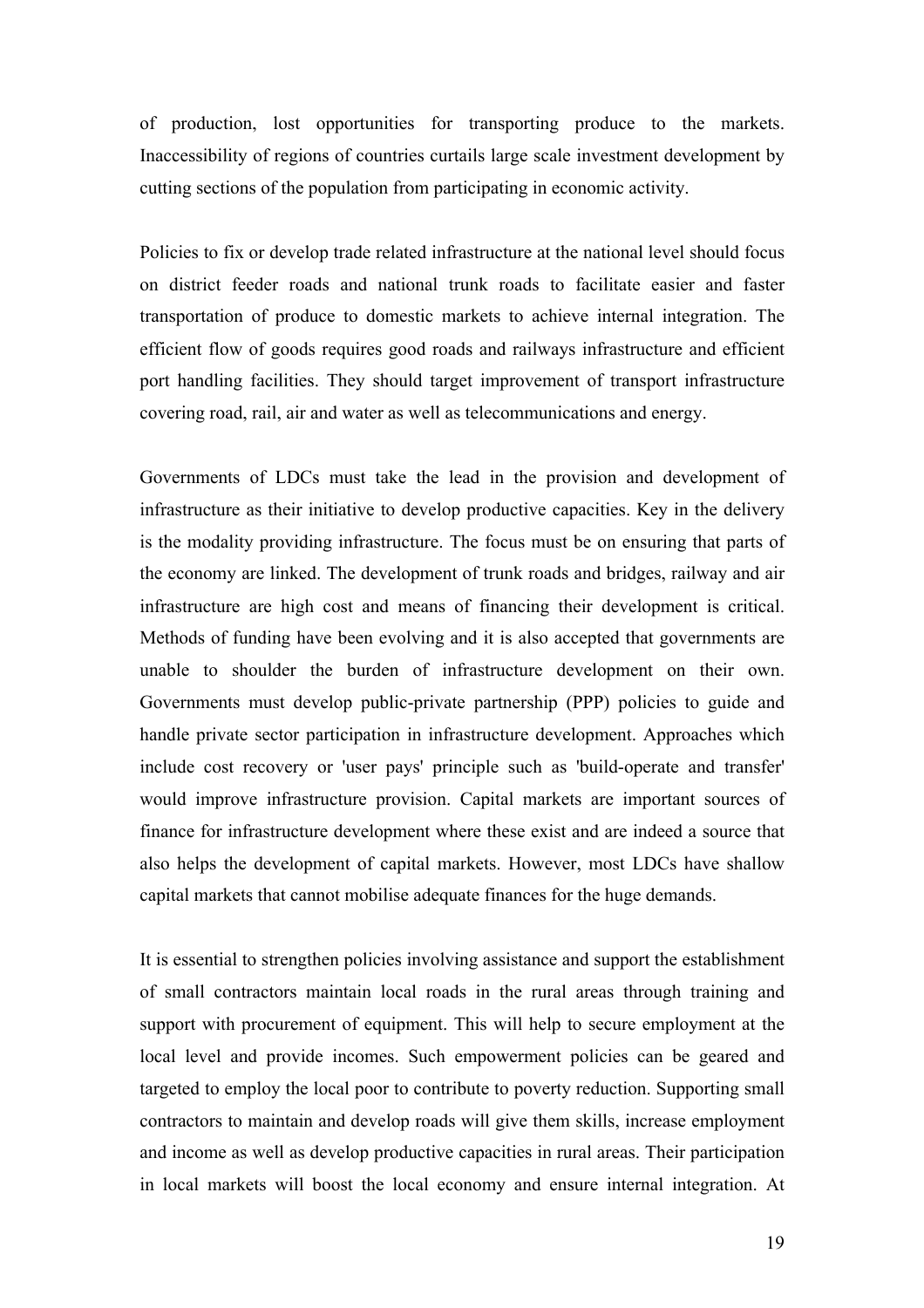another level the infrastructure so developed will help to stimulate production and keep traffic flowing and move goods into and out of all parts of the economy. Infrastructure has the effect of opening up which is necessary for both domestic and international integration.

# *Services - Tourism*

The tourism sector offers scope for increasing services exports receipts. The sector needs to improve its capacity and ability to deliver and increase the provision of services. Policies must address the state of undeveloped facilities to remove common bottlenecks in the sector such as

- Products, range quality and standards
- State of infrastructure
- Human resources
- Financing tourism development
- Public-private partnerships and areas of responsibility for Investment in sustainable tourism development

Government policies should spearhead identification and profiling of key attractions for tourists. These must be connected by working infrastructure and served by acceptable quality and regularly serviced accommodation. They must be made known to the public - domestic, regional and international. Policies for productive capacities development should encourage and ensure investment including in human resources development. Target markets must be identified together with strategies for penetration. Policies to development productive capacities can be designed to address the following areas:

- Identify tourism products features, sites and unique attractions
- Quality of hotels, facilities, including transport, tour operators and human resources
- Target markets and identify market entry strategies
- Promote domestic tourism and encourage tourism development at local levels
- Coordinate, establish and strengthen linkages between sector and others
- Promote eco-tourism, cultural tourism, agro-tourism, community based tourism, sports tourism
- Protect natural sites and wildlife for sustainable tourism development

Tourism exhibits advantage in its potential for creating employment opportunities which improves the sector's impact on poverty. The linkages between the sector and other sectors should be strengthened. Local supply of food could give farmers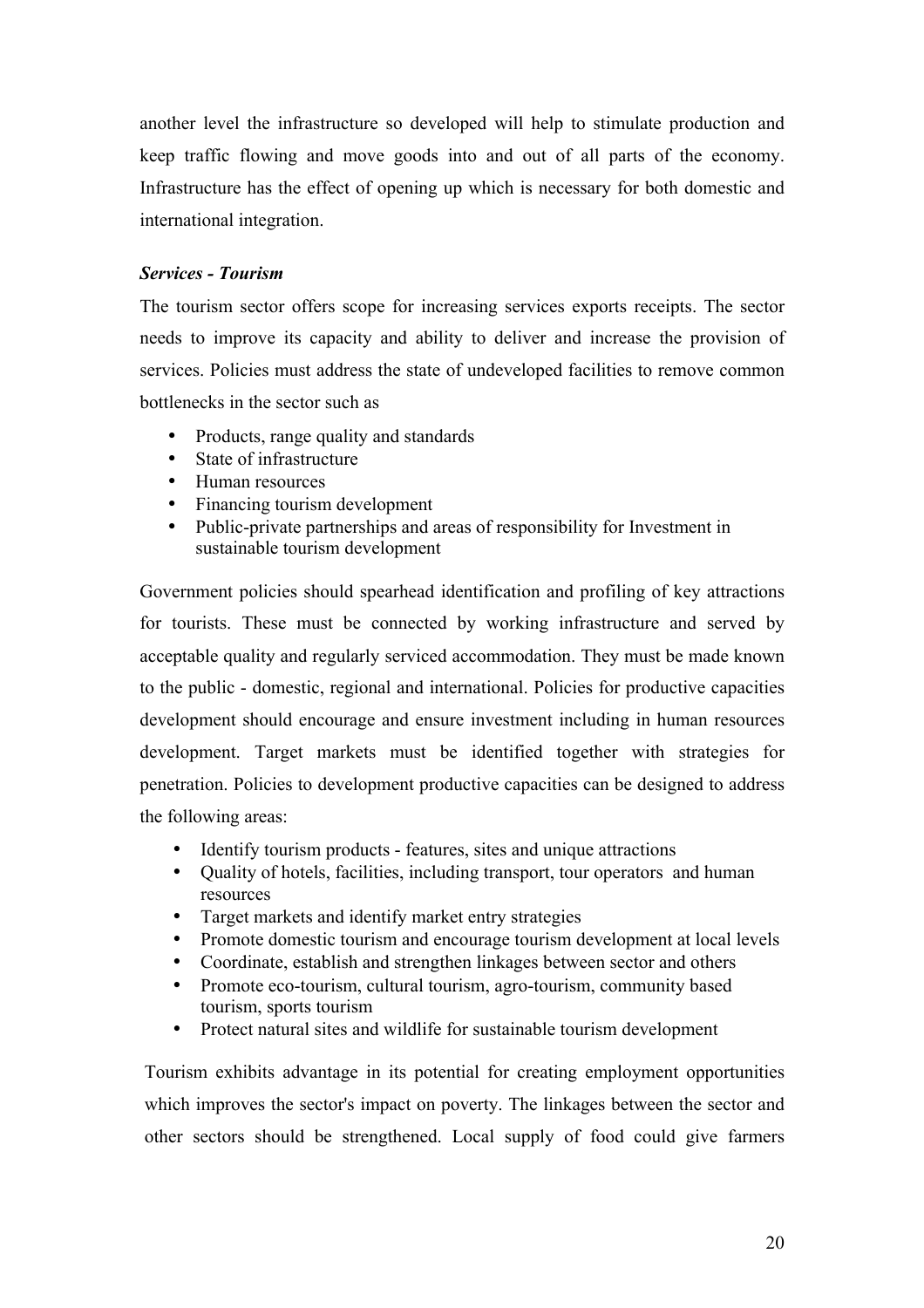opportunities for added income if the sector buys from the domestic economy instead of importing their food requirements and equipment.

Policies must encourage communities to participate through cultural and community tourism which offer opportunities for income and welfare improvement at the community level. Communities must be assisted to identify cultural events, sites, activities and traditions that could be of interest to visitors. In some countries, traditional dances, functions, events and cultural festivals are major attractions. Other attractions can be sites, natural and manmade physical features, historical structures, wildlife, cultural events, ceremonies, festivals and activities. Raising awareness among communities, performers and consumers of tourism is an important aspect of building productive capacities in the sector.

In many countries, there exist conflicts between wildlife which governments are conserving to support the tourism sector whose benefits are not apparent to the local communities because they destroy crops and threaten people's lives. It always comes out as a curious development if the communities perceive government to be preferring animals over people and this should be avoided. There are a number of successful community based tourism cases. Zimbabwe's Communal Areas Management Programme for Indigenous Resources (CAMPFIRE) is an example of a successful model which brought benefits to the communities. The programme which in concept covered all natural resources was primarily implemented with a focus on communal wildlife management in areas where there was conflict between humans and wildlife. It replaced the old protectionist approach, by a pragmatic strategy which aimed to link protected areas with sustained utilization of wildlife on communal and commercial land.

The potential and target markets for the identified attractions must be mapped and clearly understood in order to be able to market and increase awareness of attractions.

Environmental sites and physical features can easily deteriorate or be destroyed with increased visits and measures to mitigate the impact through a managed influx for sustainable use and exploitation are necessary. The investments required differ with the level and rank of the attraction. In most cases, development is a government responsibility while investment especially in facilities is done by the private sector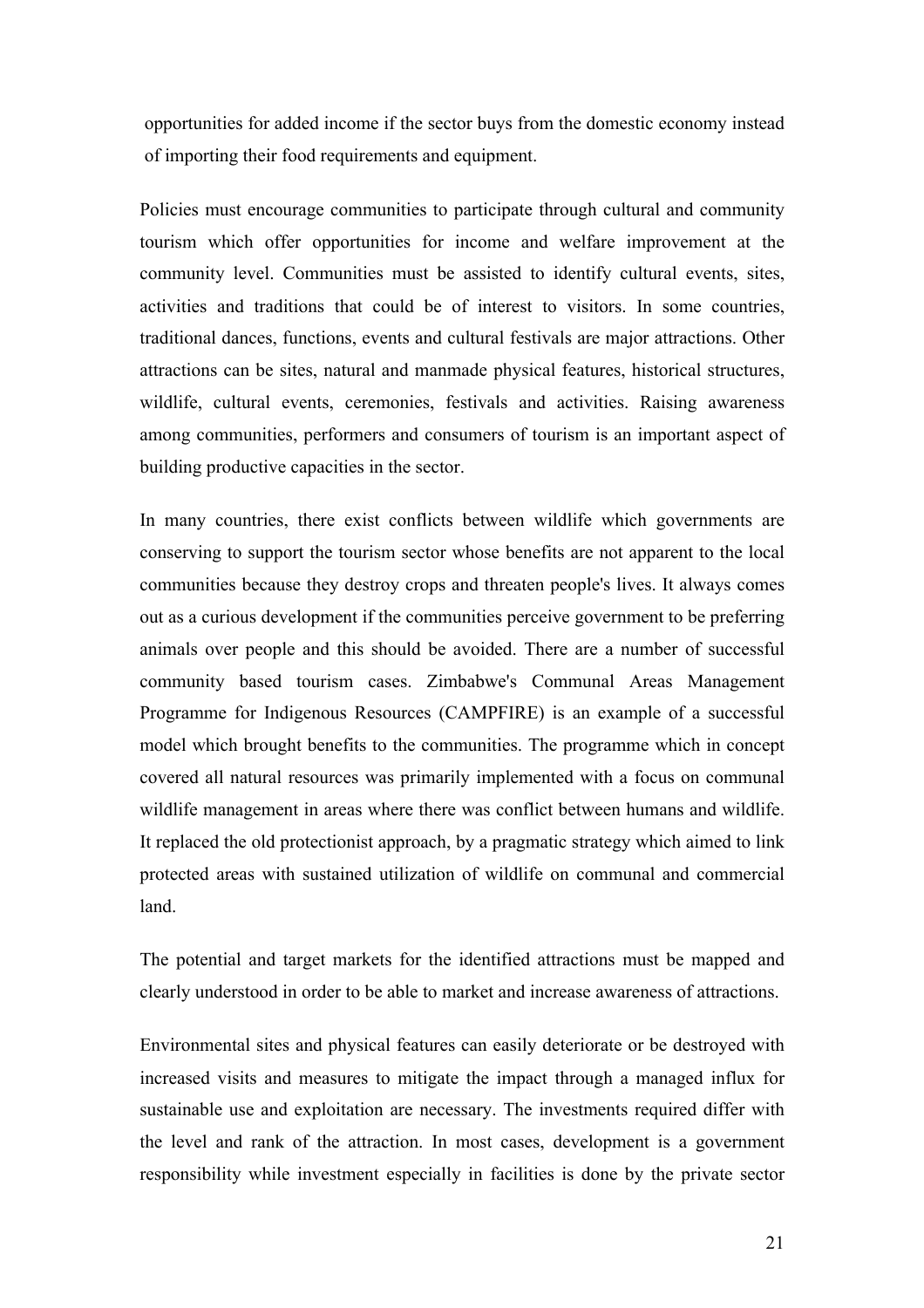which would be set to profit from the investment at or around the resource. The different levels of government may be involved and the lower the level and the more local its target, the lower will be development required.

Countries that have concentrated their tourism marketing efforts on foreign visitors have experienced serious declines in times of crises. For this reason, and as part of the domestic and international integration, it is advised that tourism development must promote domestic tourism. Policies must aim to encourage locals to participate in and enjoy the facilities as a basis for growing the sector and ensuring that just like in the trade in goods, countries are not entirely dependent on foreign visitors. The policies should encourage mainstreaming of tourism development in local (sub-national) level development plans.

The quality of facilities is important. The government can pursue policies to upgrade and maintain quality of facilities through standards setting and regular inspections to give the visitor population comfort while reducing risks. However, one of the key resources in tourism and quality benchmark is the human resources employed in the sector. Government can set and determine the quality of human resources through requiring minimum qualifications for the various personnel employed by the sector. Training facilities for the sector population to reach the standards can be established by the government. In this way it will ensure the development of the capacity of the personnel engaged in tourism related services.

Tourism must integrated with the rest of the economy and be based on consumption of local amenities, goods and services to spread the benefits. This is not a suggestion to isolate tourism from the global environment. There will be imported items used and consumed by the sector and the visitors. Governments must prepare for the maximum benefits from the visitors' experiences. If those farmers supplying food were to secure permanent arrangements, they would be assured of markets hence encourage productive enterprise in agriculture. The furniture makers could also exploit the established market to improve their products knowing that their customers are committed to sourcing these locally. It will be possible, for example, for the farmers to borrow in order to buy fertiliser and other inputs designed to boost their production when they know that there is a market with some stable income expected.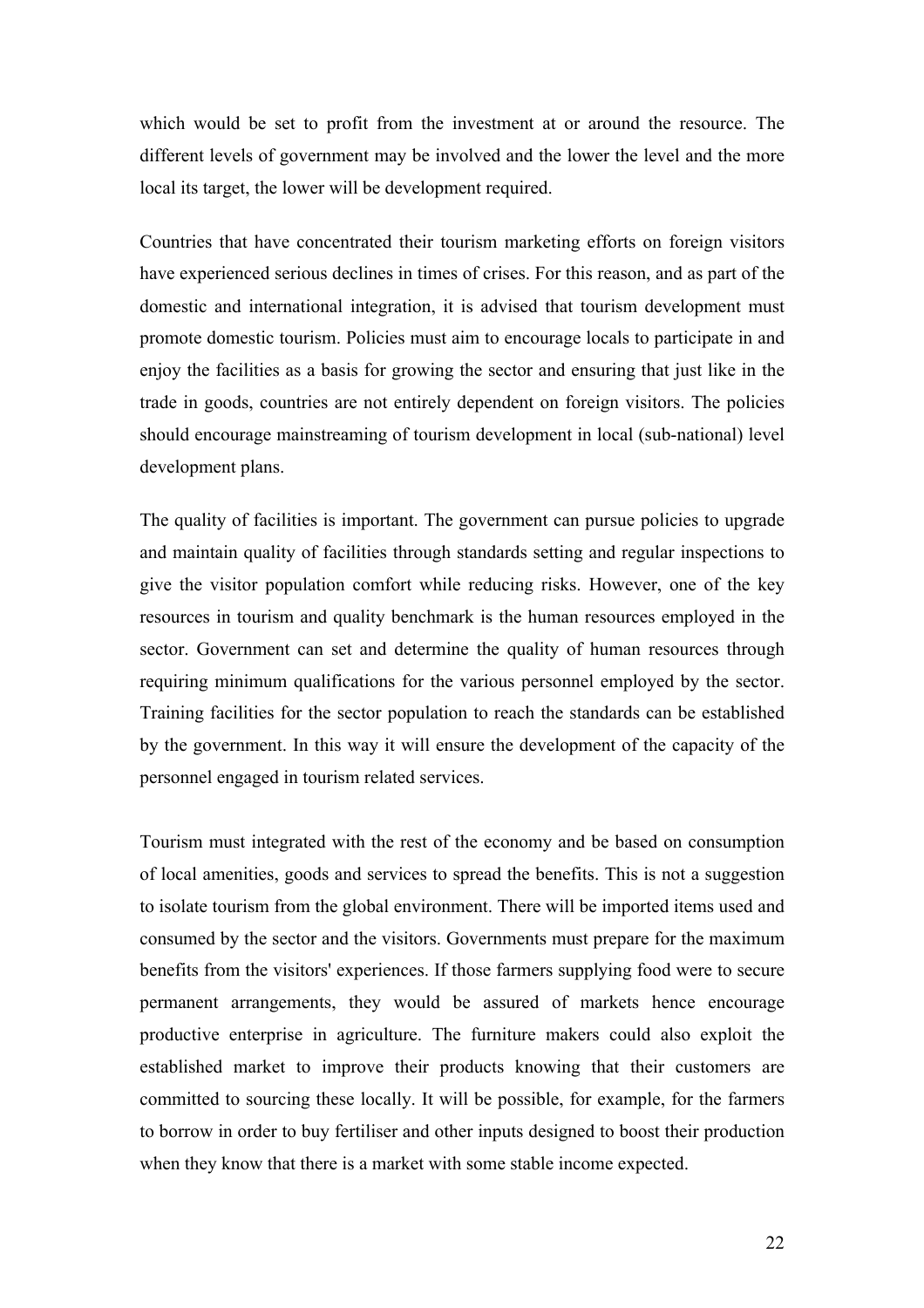The environment provides the biggest opportunity for tourism with a combination of sites and wildlife attractions. Exploitation of tourism attractions must be sustainable. Wildlife tourism in many African countries shows that the industry is threatened by possible extinction of certain species as numbers decline through poaching. Government policies must ensure sustainable exploitation recognising that the environment is fragile and can easily break down.

# **4. CONSTRAINTS AND CHALLENGES TO TRADE POLICY IMPLEMENTATION**

#### *Bilateral, Regional and Multilateral Policies*

Trade by its nature depends on or is influenced by the economic conditions and policies of other countries. Countries engage in negotiations as a way to influence trading conditions and secure favourable entry conditions for their goods in a particular economy. Negotiations are also underway for regional integration expected to increase participating countries' opportunities and increase economies of scale that are very important for efficiency in production. In the scheme of trade policy developments, bilateral and regional trade agreements can be concluded faster than the Doha round of multilateral trade negotiations. As such there is pressure to conclude agreements at this level in areas that have been pending under the WTO negotiations.

The focus of regional trade agreements is deeper integration encompassing harmonisation of national policies and offering greater freedom for market mechanism. Scope for developing productive capacities is improved to target the bigger market. However, locational preferences by investors may leave imbalance between participating countries.

The current negotiations for economic partnership agreements have brought together individual countries that are still trying to agree and implement their integration. These countries are negotiating among themselves and negotiating with third parties at the same time. How effective will their strategies for integration work and do they have a sound basis for negotiating with external parties? In fact, the integration has not really been given an opportunity to work and there has been no opportunity to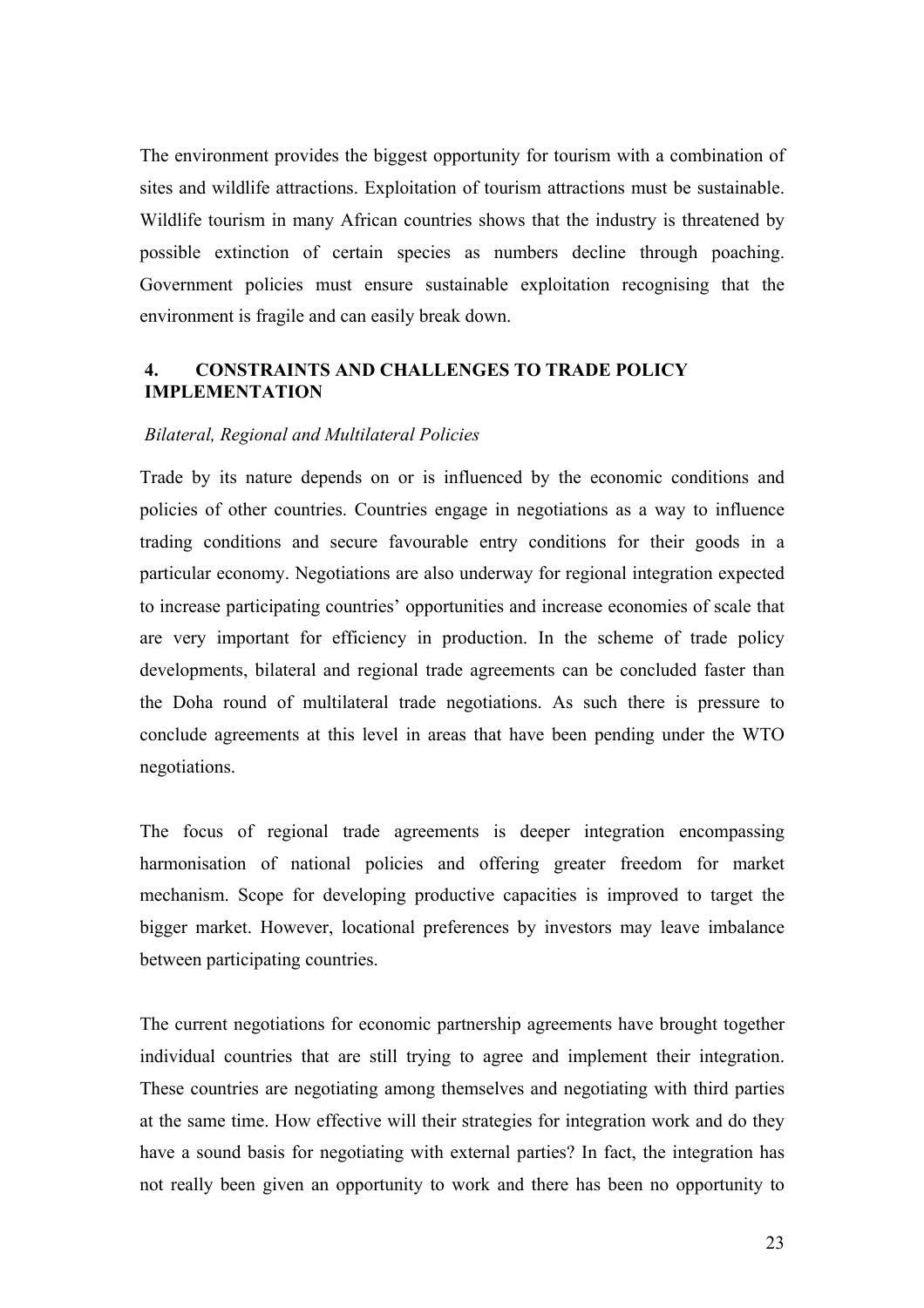understand their specific circumstances. The pressure for the regional integration is coming from the need to operate within and comply with the WTO rules on regional trade agreements. However, is this rally a sound basis on which to determine the future of the LDCs - rushed into integration?

Regional trade currently accounts for about 10% and the major problem is that even within regions, there is a fair amount of discrimination perpetuated by the rules of origin that the countries within the integration arrangements use as a basis for admitting goods from other regional partners. However, when higher forms of integration such as a common market are reached, these requirements will fall away providing for free movement of goods, capital and people. From this, it is important to note that LDCs in regional integration blocks are better off focusing their attention to achieve higher integration before facing regional bilateral partners. Without advocating the abandonment of current negotiations, this calls for careful analysis of what is agreed in the EPA negotiations and what capacity the LDCs have to deliver on what they promise. However, more important is what they will secure from these negotiations. The aim should be to target development of productive capacities. Negotitions themselves must be viewed as a major trading activity in terms of what is given and what is received in exchange. The major concern for LDCs is to what extent they have competences to negotiate and extract concessions. Trade negotiations capacity is required.

#### *The international trading system*

The diversity and different levels of development of developing countries under the WTO constitutes a challenge to synthesise and harmonise their interests. While the WTO seeks to liberalise trade on the basis of rules, the negotiating interests of LDCs are to secure frameworks within which they can pursue issues of development. Major among these are measures that provide commodity price stability, stronger Special an Differential treatment (SDT) in the WTO, improved access to developed country markets and secure more funding to develop their productive capacities through facilities such aid for trade. LDCs have already liberalised and there appears to be less that they can improve through liberalisation of their trade. Indeed it is the liberalisation that led to the conclusions that their capacities to take advantage of the trade opportunities were not entirely in tune to benefit from liberalisation. This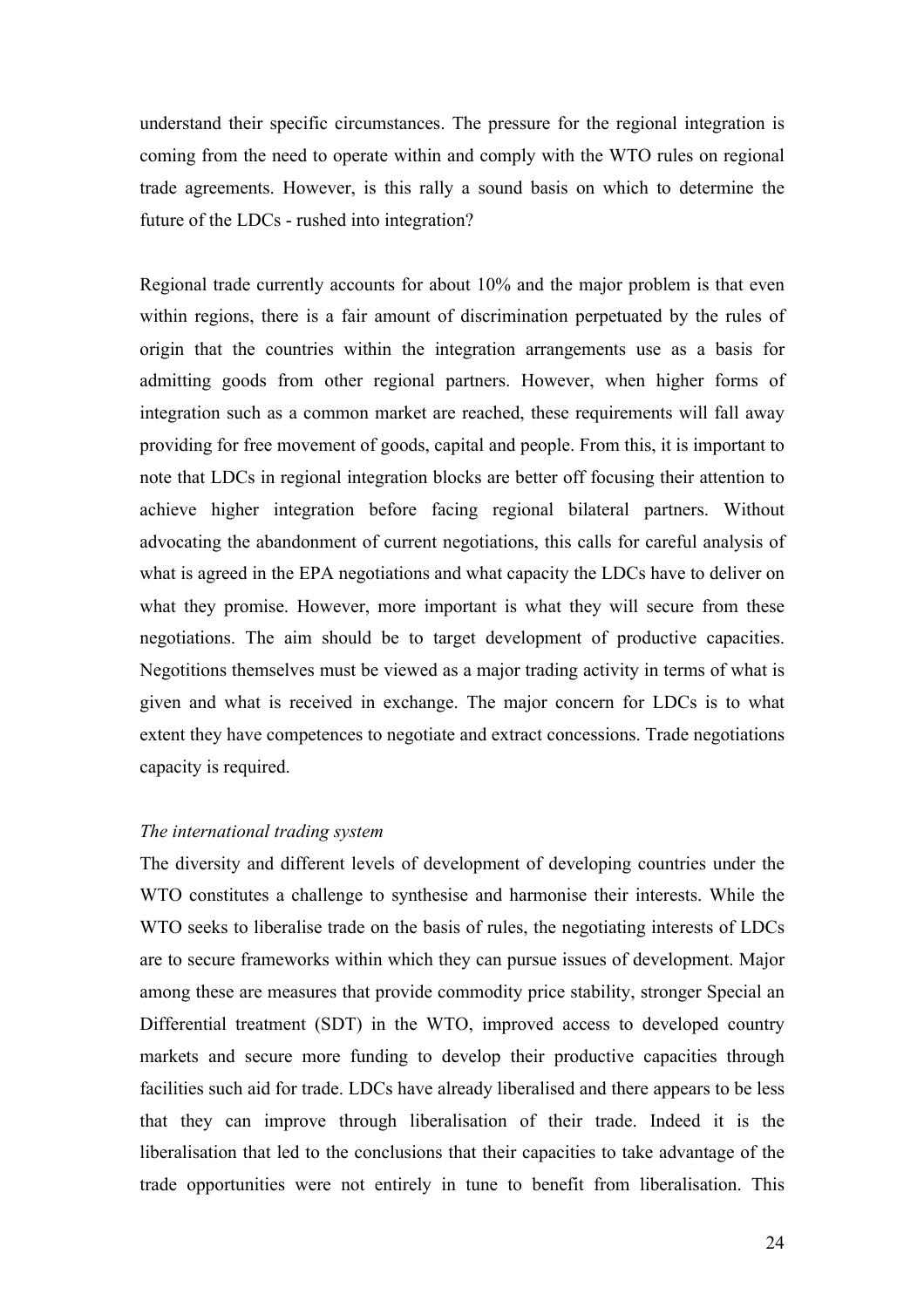exposed limited capacity to supply the markets and exposed weaknesses in supply capacity. Thus for the LDCs to develop through trade, what is required is enhanced and equitable market access for commodities where prices are stable; strengthening national supply through development and improvement of productive capacities together with institutional support for market entry.

#### *Inter-ministerial coordination*

Trade cuts across many sectors and a number of the trade policies must be adopted and implemented by other sectors. How does trade communicate trade issues for implementation by the productive sectors whose capacities it is encouraging? Trade policy may not stand out as a core mandate; other sectors have their own mandates on which are already pressing without trade responsibilities and their performance will be evaluated on this. The issue calls for strong coordination and mainstreaming of trade policies in the development strategies of the identified sectors. Mainstreaming of trade policies must be accompanied by an allocation of resources for implementation. Care must be taken manage budgetary allocations so that no bias or preference appears when other sectors strive to secure funding for their core business. Saner (2010) recommends establishment of an Advisory Commission on Policy and Programme Coordination that has representatives from different ministries. The commission would monitor effectiveness of programmes and the extent to which the budget supports its policies. The experience in many LDCs and developing countries shows that all sectors are affected by budgetary constraints. However, hard choices must be made on the basis of potential to generate growth, transform the economy and contribution to poverty reduction.

#### *Implementation capacity and resource limitations*

Governments are faced with huge responsibilities and high expectations from the public. Yet the resources and capacity to implement well planned policies to develop productive capacities to lift the performance of trade and lift the development profile of the country are limited. This is generally the case with many LDCs and some developing countries. It is important that the capacities of government to negotiate, to plan and implement policy be strengthened. Poverty reduction thrives in growing economies and growth is a result of investment. There are expenditure implications from the policies suggested above and it can be very frustrating for those involved in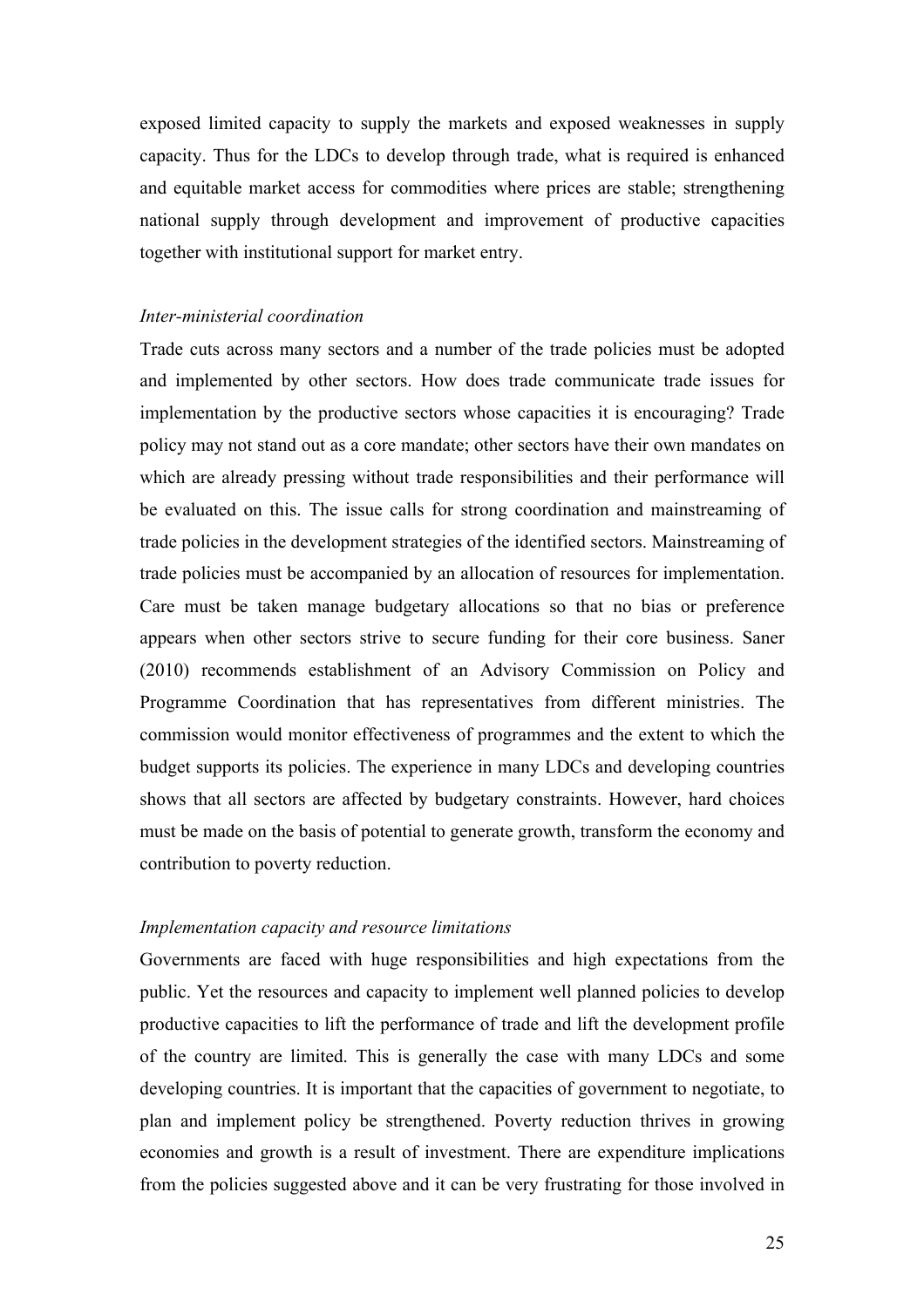planning trade policies if their initiatives are not matched by funding and commitment to implementation. For this reason, the ministry of Finance or the planning authority, or an entity involved in allocating resources must be brought to lead the mainstreaming as a strategy for ensuring financial support.

It is difficult to accept the lack of capacity and resource limitations when aspects such as corruption and a lack of political will and commitment to implementing trade policy are evident. It does not always appear that decisions are made in the best interest of countries' economic development interest.

## 5. **CONCLUSION**

The basis is premised on the principle that growing economies make significant gains in reducing poverty. The contribution of trade to economic growth and poverty reduction are enhanced by the development of productive capacities. Possible areas of trade policies for developing productive capacities were proposed. The development of productive capacities can be targeted and requires government intervention especially in the context of LDCs. The implementation of the policies requires a coordinated framework which mainstreaming of trade policies can achieve. This is necessary because not all agencies and ministries will understand their role. Challenge will arise but within a coordinated framework, it might be easier to mobilise support and commitment to achieving economic growth and poverty reduction.

## **References**

Chenery H. (1961) Comparative Advantage and development policy, *American Economic Review*, 51(1): 18-51

Helleiner, G. (1994) *Trade Policy and industrialization in Turbulent Times*, Routledge, United Kingdom

Helleiner, G. (2003) After Cancun, free trade area of Americas talks show limits of the single undertaking, *Bridges, European Commission*, 7 (8), (http://www.ictsd.org)

Rodrick, D. (1995) Getting Interventions Right: How South Korea and Taiwan Grew Rich, *Economic Policy*, 20, 53-108